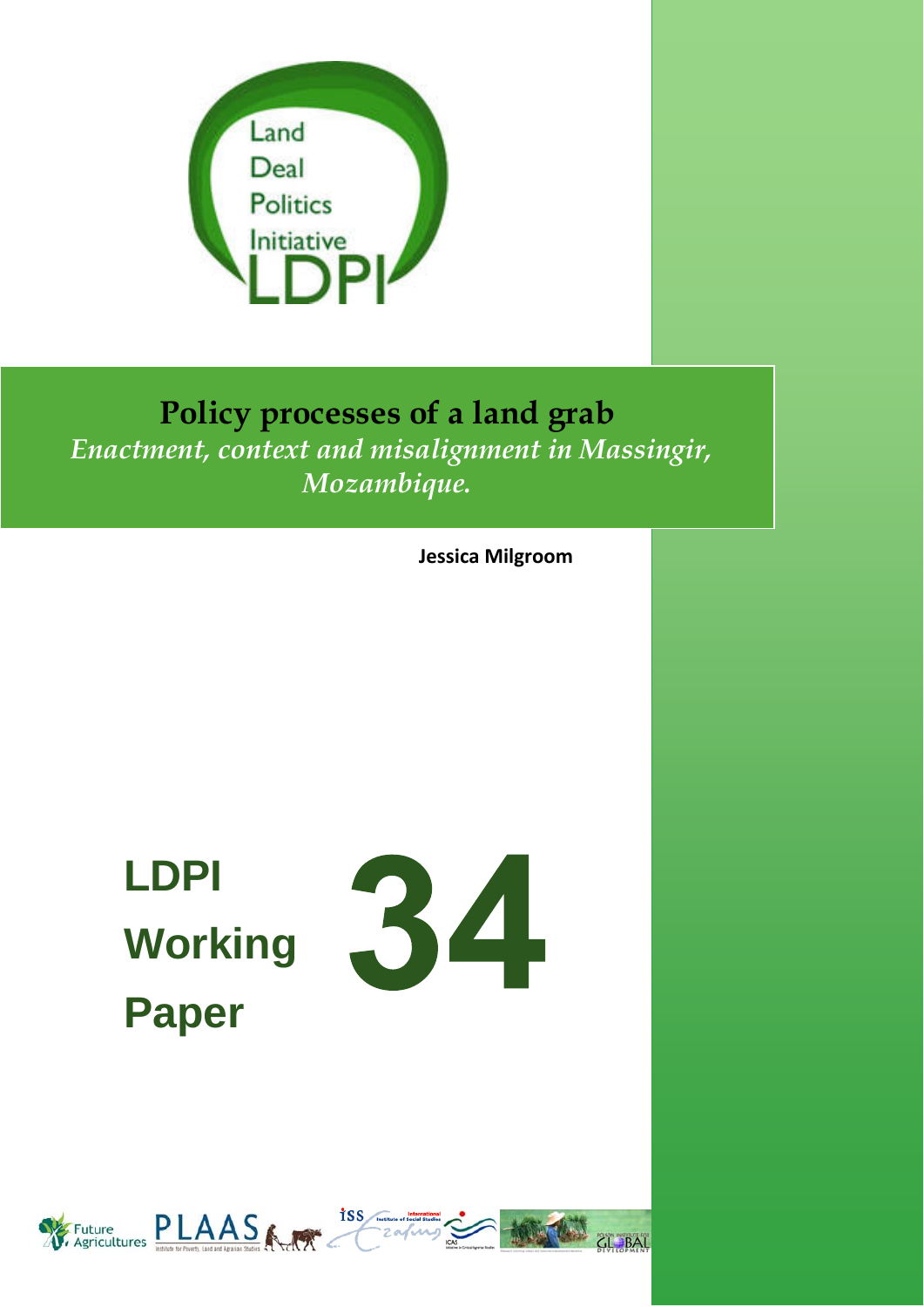# **Policy processes of a land grab: Enactment, context and misalignment in Massingir, Mozambique.**

*By* **Jessica Milgroom**

| Published by:<br><b>The Land Deal Politics Initiative</b><br>www.iss.nl/ldpi<br>landpolitics@gmail.com                                                                                                                            |                           |                                  |
|-----------------------------------------------------------------------------------------------------------------------------------------------------------------------------------------------------------------------------------|---------------------------|----------------------------------|
| in collaboration with:                                                                                                                                                                                                            |                           |                                  |
| <b>Institute for Development Studies (IDS)</b>                                                                                                                                                                                    |                           |                                  |
| University of Sussex<br>Library Road                                                                                                                                                                                              |                           |                                  |
| Brighton, BN1 9RE                                                                                                                                                                                                                 |                           |                                  |
| United Kingdom                                                                                                                                                                                                                    |                           |                                  |
| Tel: +44 1273 606261   Fax: +44 1273 621202   E-mail: ids@ids.ac.uk                                                                                                                                                               |                           | Website: www.ids.ac.uk           |
| <b>Initiatives in Critical Agrarian Studies (ICAS)</b>                                                                                                                                                                            |                           |                                  |
| <b>International Institute of Social Studies (ISS)</b>                                                                                                                                                                            |                           |                                  |
| P.O. Box 29776                                                                                                                                                                                                                    |                           |                                  |
| 2502 LT The Hague                                                                                                                                                                                                                 |                           |                                  |
| The Netherlands<br>Tel: +31 70 426 0664                                                                                                                                                                                           |                           |                                  |
|                                                                                                                                                                                                                                   |                           | Website: www.iss.nl/icas         |
| The Institute for Poverty, Land and Agrarian Studies (PLAAS)<br>School of Government, Faculty of Economic and Management Sciences<br>University of the Western Cape, Private Bag X17<br>Bellville 7535, Cape Town<br>South Africa |                           |                                  |
| Tel: +27 21 959 3733<br>Fax: +27 21 959 3732                                                                                                                                                                                      | E-mail: info@plaas.org.za | Website: www.plaas.org.za        |
| The Polson Institute for Global Development<br>Department of Development Sociology<br><b>Cornell University</b><br>133 Warren Hall<br>Ithaca NY 14853<br><b>United States of America</b>                                          |                           |                                  |
| Tel: +1 607 255-3163<br>Fax: +1 607 254-2896                                                                                                                                                                                      | E-mail: ta12@cornell.edu  | Website: polson.cals.cornell.edu |

© May 2013 *All rights reserved. No part of this publication may be reproduced or transmitted in any form or by any means without prior permission from the publisher and the author.*

*Published with support from the UK Department for International Development (DfID), Atlantic Philanthropies, Inter‐Church Organization for Development Cooperation (ICCO), Ford Foundation and Miserior.*

*Land Deal Politics Initiative*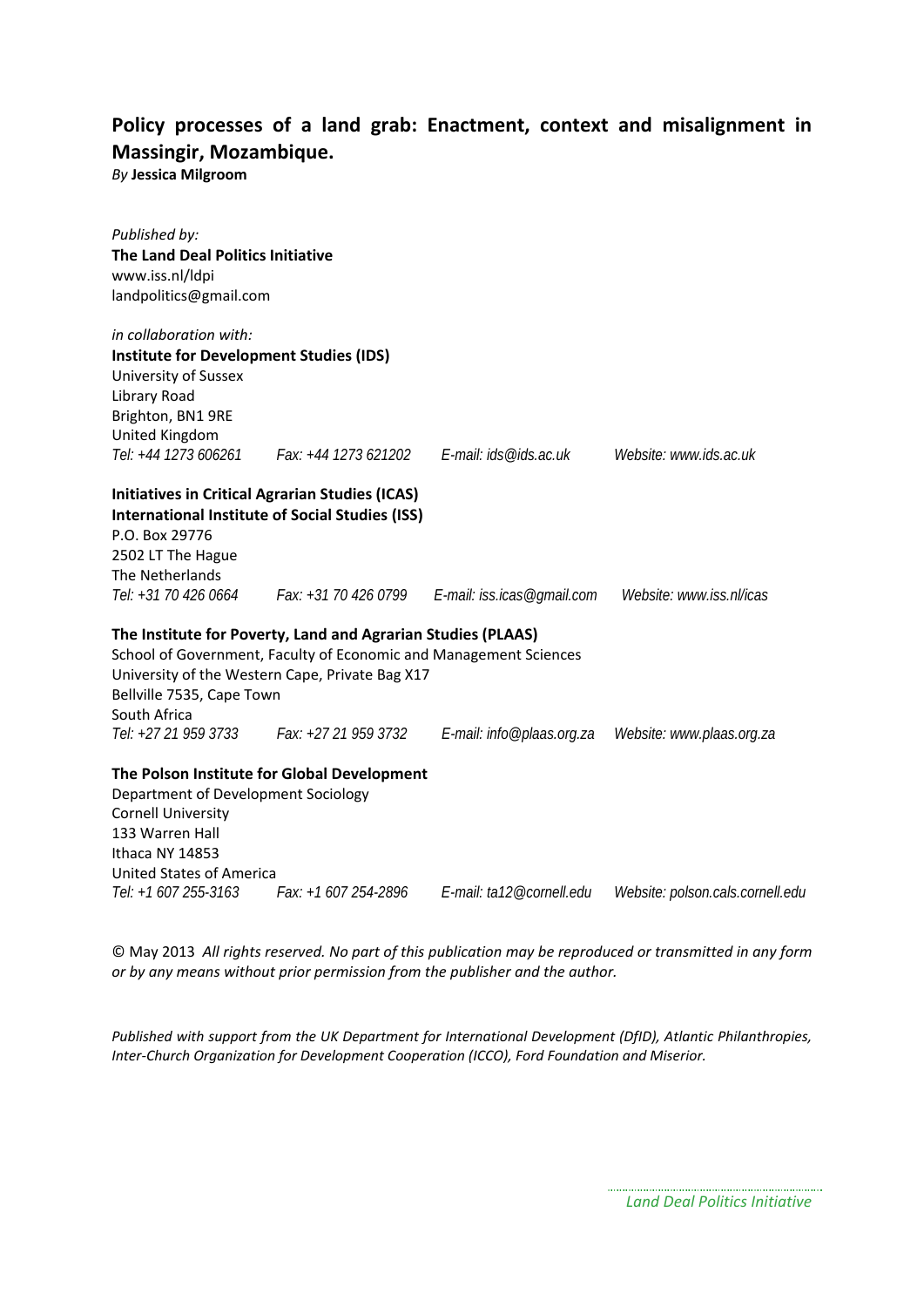#### Abstract

The creation and enforcement of policies, international standards, or national laws have been proposed as necessary to protect rural dwellers from dispossession by land grabs. This study explores the way in which policy intended to protect people's land tenure was enacted in practice based on a case study in southern Mozambique of overlapping land claims: a foreign, large‐scale land acquisition for the production of sugar and ethanol by a company called ProCana in the area set aside for the resettlement of residents of the Limpopo National Park. The way in which two policies, the national land law and the World Bank Operational Procedure for Involuntary Resettlement, were enacted to favor the land acquisition and then to terminate it is analyzed. The analysis especially focuses on the convergence and divergence among groups and how this influenced the trajectory of the land acquisition. This case suggests that actors wishing to gauge the degree to which rural dwellers are potentially protected by policy can: expect policy enactment, embrace context and recognize misalignment.

**Key words:** Policy enactment, resettlement, land grab, Limpopo National Park, Mozambique

#### About the author

Originally from the United States, **Jessica Milgroom** obtained her undergraduate degree in International Agriculture at Cornell University. As a Fulbright scholar in Spain she developed hands‐ on tools for organic olive farmers to diagnose and manage soil erosion on their orchards. In 2012 Jessica Milgroom completed an interdisciplinary PhD bridging social sciences and agronomy at Wageningen University in the Netherlands. Her doctoral work was based on an in‐depth case study of resettlement of residents of the newly established Limpopo National Park in Mozambique. The research focused both on the resettlement policy in practice as well as on post-resettlement food sovereignty. Her research interests currently include population resettlement, policy enactment, situated, interdisciplinary studies of people's use of natural resources, and applied agronomy.

### Acknowledgements

I would like to thank Cees Leeuwis, Janice Jiggins and Ken Giller for their support in my research and Ruth Hall for her constructive comments on an earlier draft. I am deeply grateful for the support and assistance of Elisa Francisco Mate and Reginaldo Soto with my fieldwork, and for the residents of Nanguene and Chinhangane for their patience and participation in my research over four years. I acknowledge the United States National Science Foundation Graduate Fellowship Program, the Great Limpopo Transfrontier Conservation Area working group of the Animal and Human Health for the Environment And Development (AHEAD‐GLTFCA) and the Interdisciplinary Research and Education Fund (INREF) research programme "Competing Claims on Natural Resources: Overcoming mismatches in resource use through a multi‐scale perspective", Wageningen University, the Netherlands for funding of the field research. I also give thanks to The Land Deal Politics Initiative (LDPI) for funding for the writing of this paper.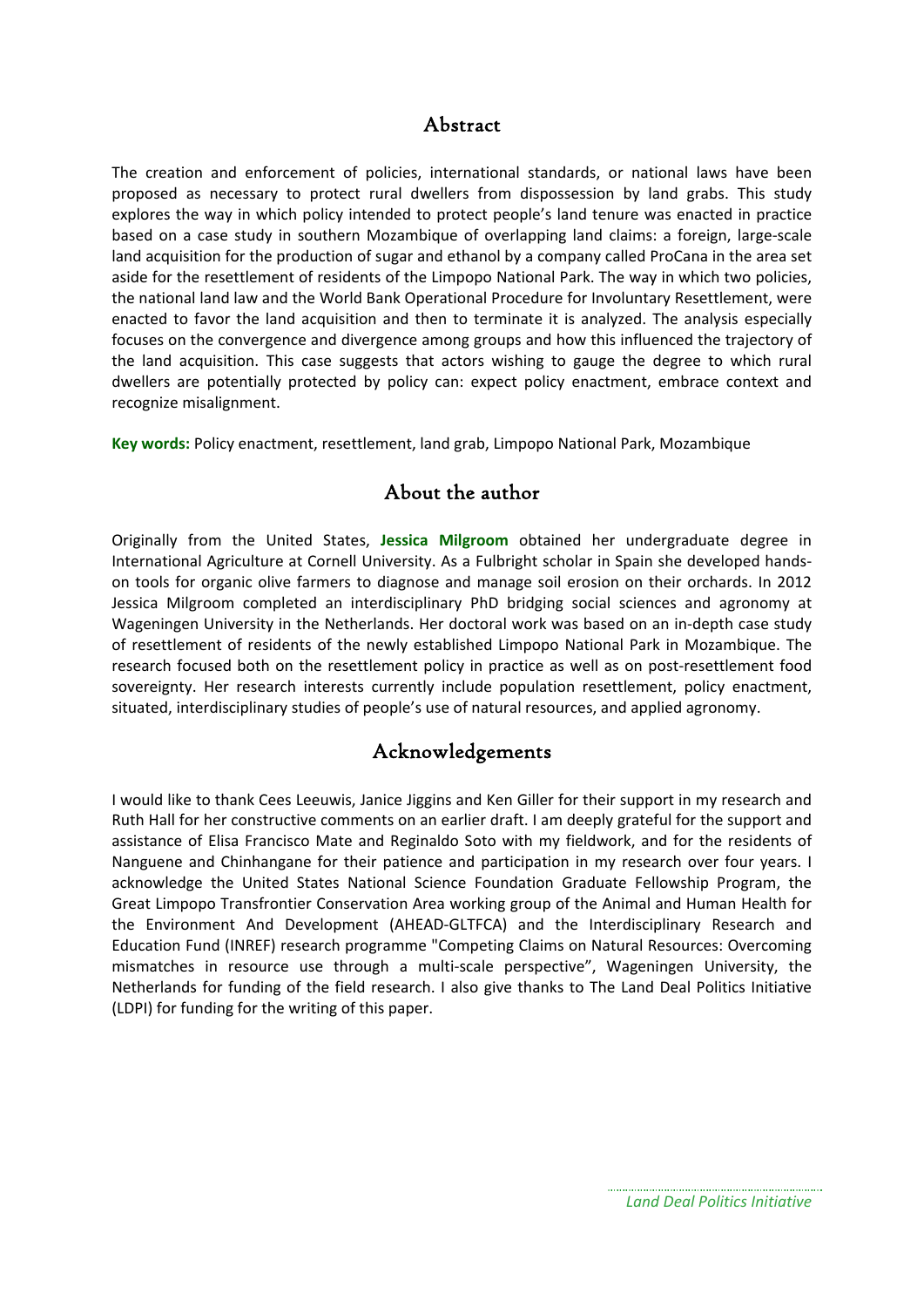# List of abbreviations

| AU                | African Union                                                                 |
|-------------------|-------------------------------------------------------------------------------|
| AU                | Animal Unit (Table 1)                                                         |
| <b>AWF</b>        | African Wildlife Foundation                                                   |
| <b>CTV</b>        | Centro da Terra Viva                                                          |
| <b>DUAT</b>       | Rights to the use and benefit of the land (Direito de Uso e Aproveitamento da |
|                   | Terra)                                                                        |
| <b>FRELIMO</b>    | Liberation Front of Mozambique (Frente de Liberacão de Moçambique)            |
| <b>GLTFCA</b>     | Great Limpopo Transfrontier Conservation Area                                 |
| ha                | Hectare (Table 1)                                                             |
| <b>KfW</b>        | Kreditanstalt für Wiederaufbau (now called KfW bankengruppe)                  |
| MAI               | Massingir Agro-Industrial                                                     |
| WB.               | World Bank                                                                    |
| <b>WB OP 4.12</b> | World Bank Operational Policy for Involuntary Resettlement                    |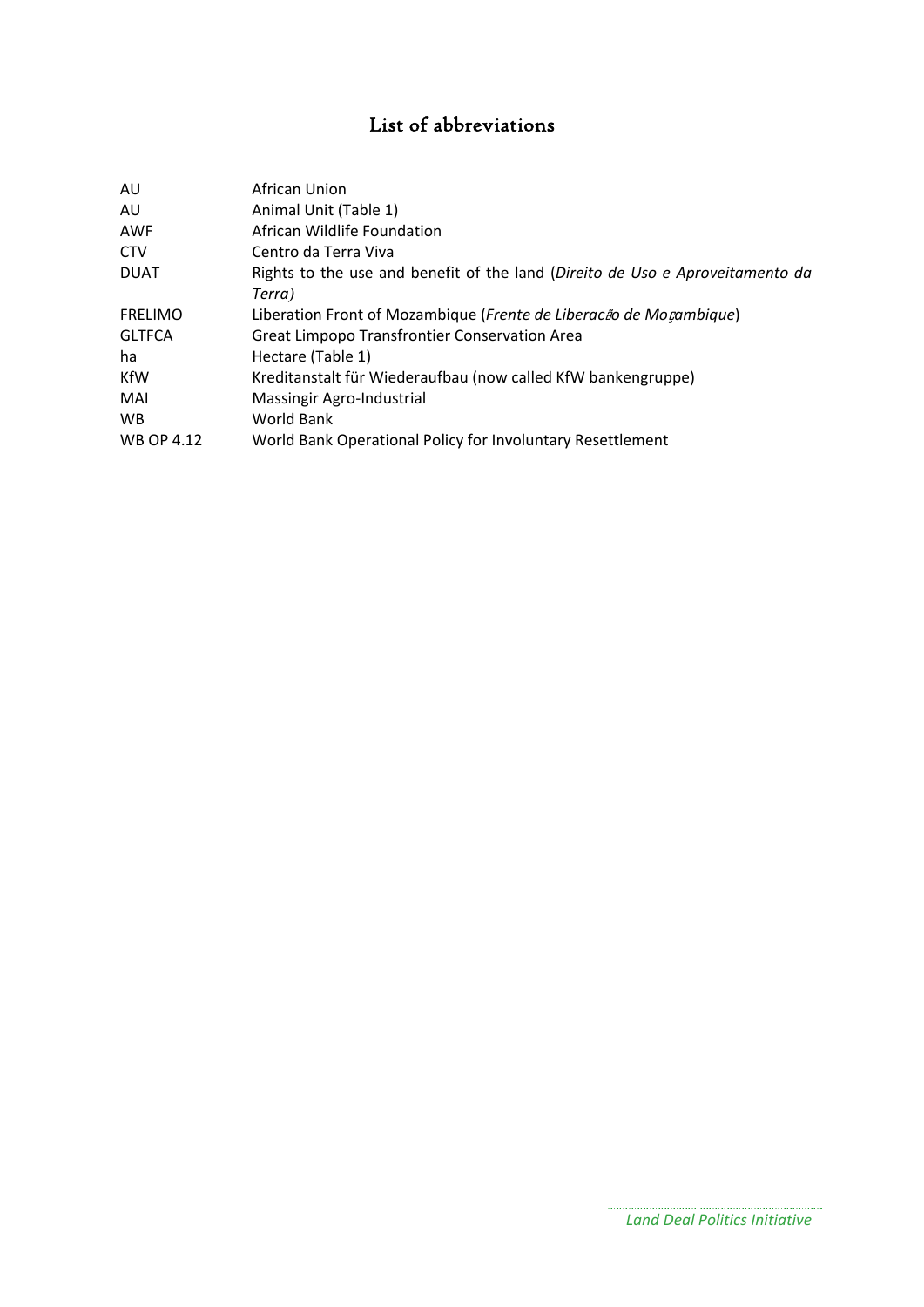# Table of contents

| 4.2 Convergence among the World Bank, the Ministry of Agriculture, Ministry of |
|--------------------------------------------------------------------------------|
|                                                                                |
|                                                                                |
|                                                                                |
|                                                                                |
|                                                                                |
|                                                                                |
|                                                                                |
|                                                                                |
|                                                                                |
|                                                                                |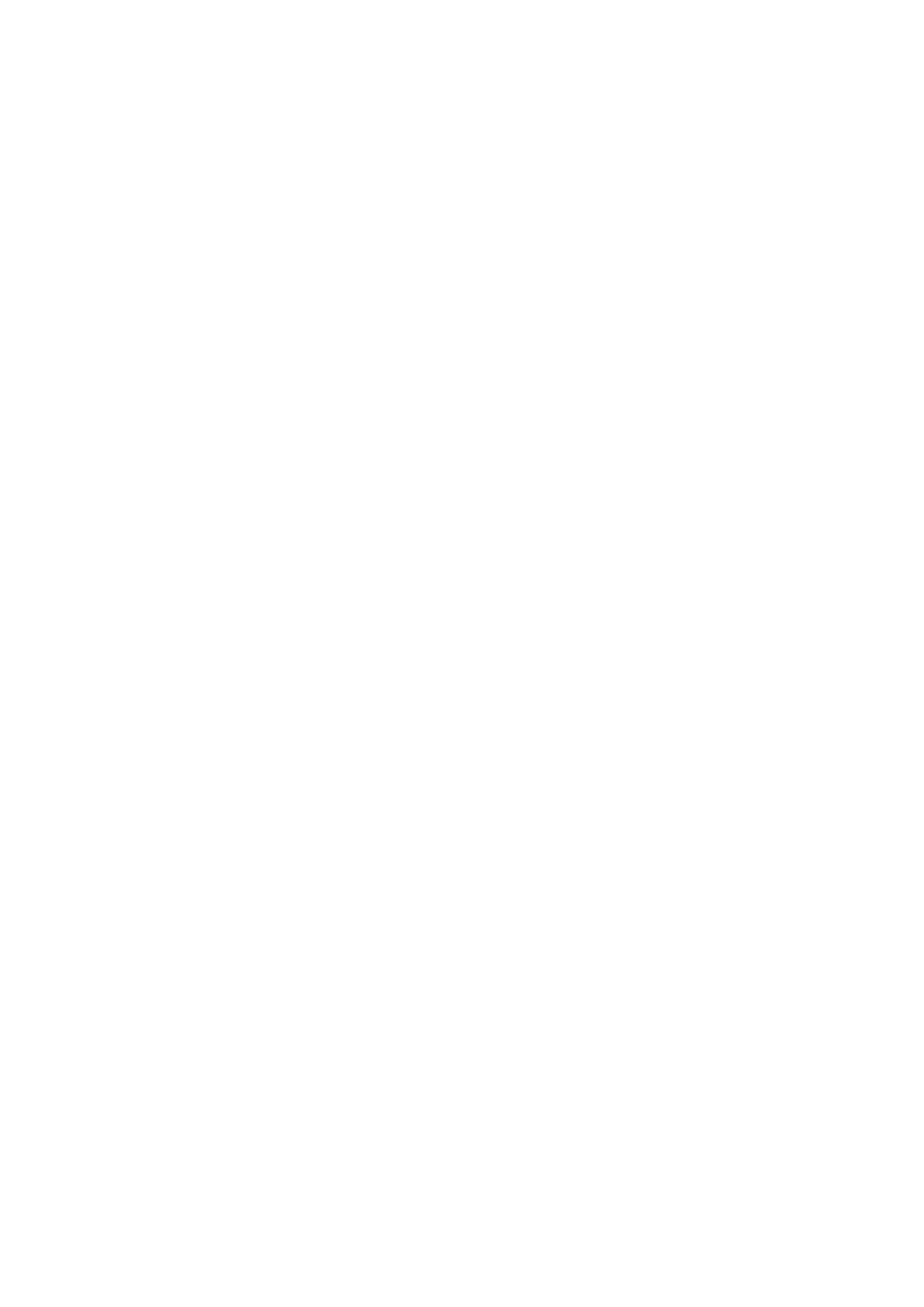*They come in and want to invest 510 million dollars, but I have to tell them that the law says they have to consult with the communities?? They don't want to have to do that!* They just want to know if they can invest or not, and if they can't they'll go elsewhere.

Anonymous government official September 2007

#### **1 Introduction**

Government officials negotiating large‐scale private land acquisitions find themselves in a complicated situation. They can be stuck between adhering to policies designed to protect citizens, and demands placed on them by foreign investors, other governmental bodies, or their own personal interests to bend or reinterpret policies. National policy meant to protect people's rights to their land exists in many countries, but has proven to be minimally effective (Cotula and Vermeulen, 2011). Despite this, debates about how to protect the people most vulnerable to loss of livelihoods from the threats that large-scale foreign land acquisitions pose focus on international policy that national governments would be responsible for enforcing (von Braun and Meinzen‐Dick, 2009, Seufert, 2013). While improved national laws and international guidelines may provide a resource for peasant resistance against dispossession of land, they also provide a resource for government officials and private companies to legitimate land grabs (Borras Jr and Franco, 2010; De Schutter, 2011; Li, 2011). How these policies get enacted in practice is ultimately what determines whether they will help or hinder the defense of rural dwellers' rights to their land, yet there is little research available that documents this process.

Policy analysts have long been troubled by the topic of how to narrow the gap between policy intention, such as the protection of land tenure, and policy in practice. Insights from policy analysis reveal that policy is rarely implemented in the way that was intended (DeLeon and DeLeon, 2002). Policy is in fact not implemented, implying a linear process, but *enacted*. Policy enactment is the 'creative processes of interpretation and translation, that is, the recontextualisation through reading, writing and talking, of the abstractions of policy ideas into contextualised practices' (Braun et al., 2011). The way that a policy process plays out in practice depends on the interpretation of the policy by the range of actors involved. Different actors may interpret the same policy to have contradictory practical implications, and search for other groups that have similar interests to strengthen their case (Wagenaar, 2011). This paper explores convergence and divergence among groups and how this influences the trajectory of the land acquisition. Based on a case study of a large‐scale foreign land acquisition for the production of sugar and ethanol of a company called ProCana in southern Mozambique, I analyze the way two policies, the national land law and the World Bank Operational Procedure for Involuntary Resettlement were first enacted to favor the land acquisition and then the same land law was evoked to terminate it. This research was carried out primarily at the local level and provides the kinds of details that are underreported but necessary to understand the micro‐politics of how large‐scale land acquisition policy processes play out on the ground. This paper uses the notion of policy enactment to explore the potential for international policy to contribute to protecting the land tenure of the rural dwellers threatened by land grabs.

I first introduce land grabbing and policy enactment, then outline methods used in data collection and analysis and the background of the case study. I present the case, analyze the process of convergence and divergence of key actors and finally highlight three findings that contribute to gauging the potential for guidelines to be effective: expect enactment, embrace context and recognize misalignment.

#### *1.1 Land grabbing*

'Land grabs' are considered to be major land acquisitions made by transnational corporations or foreign governments in another country through long-term leases, concessions, purchases, and even theft (Rosset, 2011). Land has been acquired through 'land grabbing' for a number of purposes such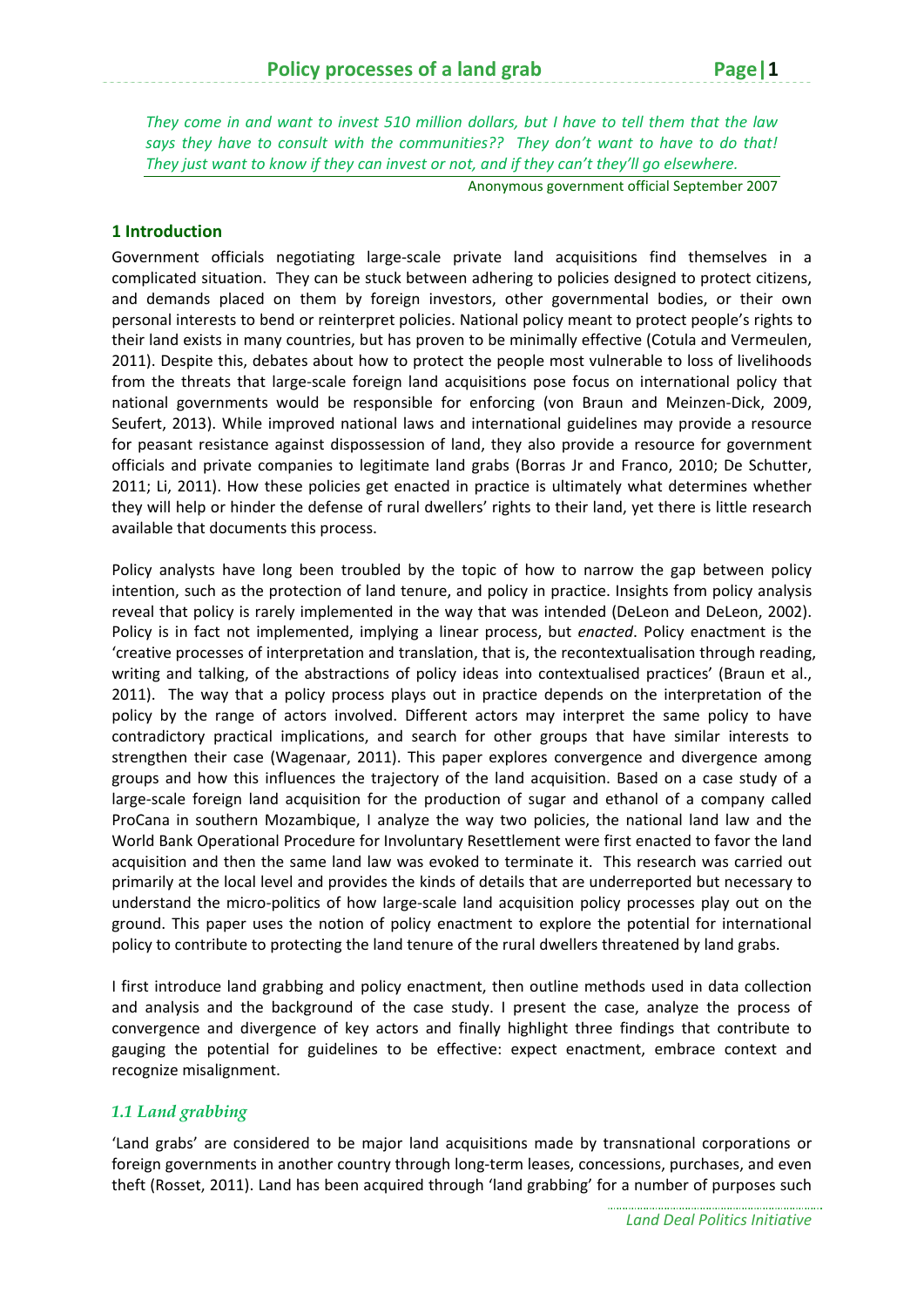as for growing biofuel and food crops, for nature conservation, mining concessions, large infrastructure projects, carbon-credit plantations and tourism (Zoomers, 2010). These land deals, including the case presented in this paper, involve close alignment between national governments and foreign investors (Alden Wily, 2011, Borras Jr and Franco, 2010), and leave the resident population landless or without access to the natural resources that form the basis of their livelihood activities (Zoomers, 2010). Loss of access to resources for productive purposes, as well as loss of heritage and of important cultural resources is one way that land grabs are causing dispossession for local people (Vermeulen and Cotula, 2010). Loss of self‐determination, autonomy and control over resources is another way in which people are being dispossessed—this is being done through administrative and procedural mechanisms that systematically exclude residents and resource users (Vermeulen and Cotula, 2010). Alden Wiley demonstrates how most of the dispossession is occurring through legal means, by national governments, within the terms of domestic property laws (Alden Wily, 2012) and that the laws that govern land tenure are actually enablers of the dispossession (Alden Wily, 2011).

The general international response to this wave of land grabbing has been to propose improved governance in the host countries to minimize unjust dispossession of land and resources through, for example, improved demarcation of land and international guidelines (Deininger and Byerlee, 2011). Two sets of guidelines have been developed to regulate land grabbing: one by the African Union (AU) called Framework and Guidelines on Land Policy in Africa – Land Policy in Africa: A Framework to strengthen land rights, enhance productivity and secure livelihoods (African Union, 2009) – and the other the FAO's Voluntary Guidelines on the Responsible Governance of Tenure of Land, Fisheries and Forests in the Context of National Food Security (Food and Agriculture Organization of the United Nations, 2012). There has been little reported about the implementation of these guidelines, but considerable debate on the potential for them to protect people from dispossession.

Cernea (1993) argues that the existence of guidelines that set higher standards than the existing ones, if there are any at all, provides something for affected people to lean on and mobilizes political and economic resources in support of the cause. Some cases illustrate the way in which resistance of local populations can and do shape land deals (Neville and Dauvergne, 2012, Smalley and Corbera, 2012). The role of mobilization of people and resources including knowledge is fundamental in negotiating and challenging land grabs (White et al., 2012). A policy or a code of conduct can become a resource in this process of mobilization. As Vermeulen and Cotula (2010) suggest, the struggle to maintain control of land and resources may well open new space for political organization among marginalized groups.

Some authors think, however, that guidelines will do little to curb the processes of land grabbing (Zoomers, 2010). Others argue that the idea of guidelines does not sufficiently question the underlying causes of land grabbing, accepts that land grabbing is inevitable and embraces the assumption that transparent and participatory land acquisitions are better than non-participatory ones (Borras Jr and Franco, 2012). De Schutter (2011) argues that attempts to regulate foreign land acquisition presupposes that investments can lead to a desirable situation if properly managed, and goes on to describe why this is not the case. Borras and Franco (2010) describe how any effort to regulate a land‐deal is unlikely to produce positive outcomes for local people, barring the local elite, if the main aim of the land acquisition is not primarily to protect and advance the interests of the residents. These guidelines could also become enablers of dispossession in the way that Alden Wily (2011) describes that national laws have become. Borras and Franco (2010) suggest that a human rights‐based approach should be taken to prevent land grabbing rather than accept a second‐best response to an inevitable advancement of capitalist interests. Cotula and Vermeulen (2011) suggest focusing efforts on legal empowerment, collective action and improvement of national policies and procedures rather than on the development of international guidelines.

*Land Deal Politics Initiative*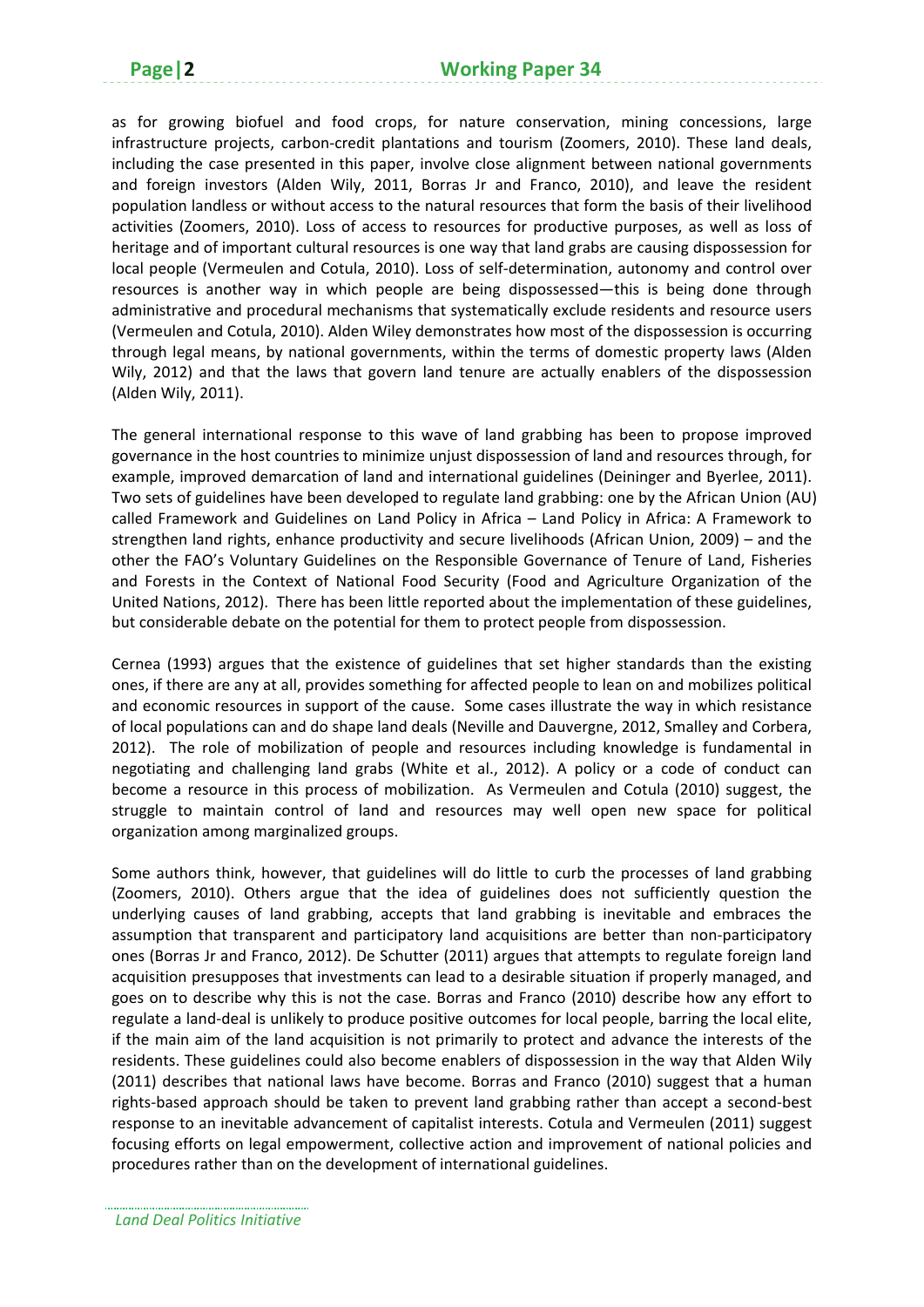International policy assumes that governments have an interest and the capacity to improve practices and protect the rights of rural dwellers, but it has been argued that this is not necessarily the case (Wisborg, 2013; Cotula and Vermeulen, 2011; Hall and Paradza, 2012). The governments of countries where land grabbing is an important phenomenon tend to also be those countries most interested in foreign investment, as well as those that can be considered to be 'weak states' (FAO et al., 2010). However, the conclusion that 'improved' governance is the answer to the problems of land-grabbing fails to take into consideration the micro-politics at hand (Li, 2011). Many states are in fact active partners in land deals (Wolford et al., 2013) in which individuals in government stand to benefit significantly from the deals (Fairbairn, 2013). The 'state' as a player in land grabs is often evoked as a single, unified institution whereas in practice it often consists of multiple, contradictory and ambiguous perspectives (Hall and Paradza, 2012). Governments and governance processes would more usefully be seen to be a collection of processes, people and relationships (Wolford et al., 2013). The theoretical lens of policy enactment is ideal for unbundling, not just governments and governance in this way, but also other key processes, actors and relationships.

#### *1.2 Policy enactment*

Despite the fact that it is widely recognized that policies are not implemented in a linear fashion, the policy process continues to be conceptualized linearly, from policy formulation to some sort of practical improvement of the problem at hand (Keeley and Scoones, 2003). This is evident in international debates about environmental and social problems, such as land‐grabbing that end in a call for new policies, guidelines or treaties, or better enforcement of existing ones. Many earlier explanations for the 'gap' between policy intention and policy in practice identified technical practicalities, such as the wording of the policy text, miscommunication, lack of incentives or lack of capacity to be major causal factors (DeLeon and DeLeon, 2002, Yanow, 1996). This kind of explanation is based on the assumption that the problems are concrete, fixable and the 'correct solution' can be found (Hofmann, 1995, Yanow, 1996).

This perspective ignores the inherently political nature of policy (Keeley and Scoones, 2003). Such assumptions ignore that individuals experience and interpret policy ideas reflexively on the basis of their own agency, perceptions and knowledge. Studies of policy analysis have shown how the same policy artifact can give rise to different events, outcomes and practices in different contexts (DeLeon and DeLeon, 2002). Actors come to understand policy messages based on their pre‐existing knowledge, practices and understanding of the world, their social context and the nature of their connections to the policy (Coburn, 2001, Spillane et al., 2002, Yanow and Schwartz-Shea, 2006). Policy is often not actually read by actors, but policy ideas are transmitted to them by other people through networks, already embodying one level of interpretation (van Bommel et al., 2010).

When policy is enacted in ways not intended by the policy-makers, the capacities or political will of governments is often blamed for the discrepancies. However, interpretive policy analysis points to the question of whether in fact the problem is not lack of political will, lack of skills or opportunistic interpretation of policy for personal interest, so much as misconceived expectations of how the policy process works (Coburn, 2005). The contextualized practices resulting from policy enactment are finally determined by a combination of factors including political, historical, social contexts, as well as power struggles and socially constructed meanings of the policy ideas (Yanow, 1995). The way that actors converge to actively create, maintain and change the meanings of policy ideas, and diverge when contexts change and interests are no longer aligned is an important factor that influences the course of the policy process (Milgroom, 2012).

In this paper I use the concept of enactment to refer to the process of interpretation and reinterpretation of policy ideas, in whichever way they reach the actors involved, into contextualized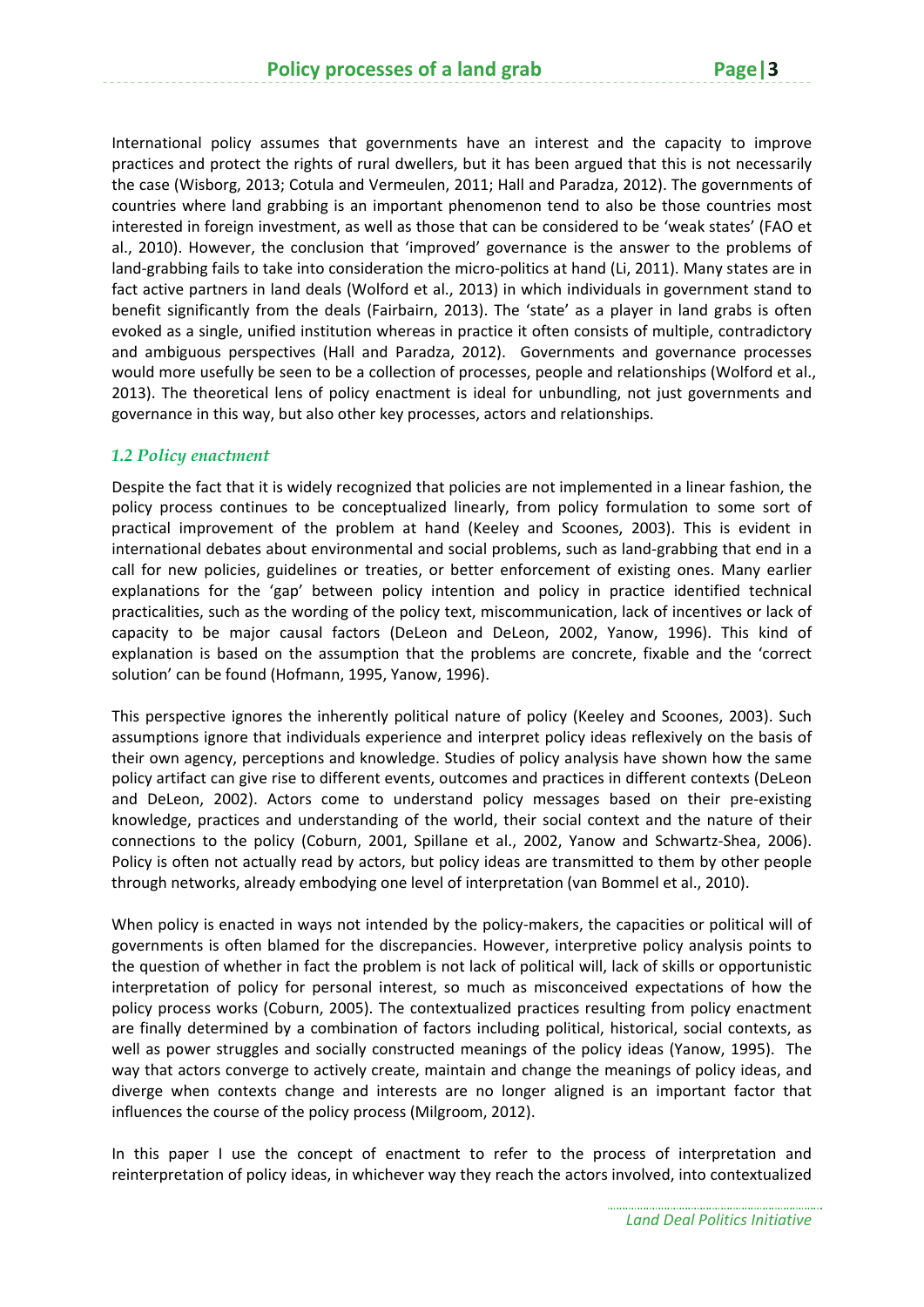practices (Braun et al., 2011). Conceptualizing policy implementation as enactment shifts the focus of an analysis of the policy process from the policy artifact to the actors involved in the policy process, highlights the importance of context and brings micro-politics to the fore. It also helps to break up monolithic institutions, such as 'the State', to see heterogeneity within groups, as well as track changes over time. The case in this paper of two overlapping land claims will be presented in a chronological fashion in order to illustrate how, through convergence and divergence of groups that shift their alignment in response to changing contexts, policy is initially circumvented and later evoked by the same governmental bodies.

#### **2 Data collection and analysis**

This paper is based on ethnographic research carried out between December 2006 and June 2010, in the district of Massingir. Research was focused on the process of resettlement of people from the LNP, specifically the enactment of the World Bank Operational Policy for Involuntary Resettlement (WB OP 4.12). However, when the conflicts between the resettlement project and ProCana became a central part of the resettlement process in 2007, I also turned to focus on the 1997 Mozambican Land Law. Participant observation and interviews were the main methods employed while living in the first village resettled from the LNP over a period of two years during the preparation for resettlement (December 2006 to November 2008), and for 18 months in the post-resettlement location (November 2008 to June 2010). Deliberations between village residents, park officials and representatives of company ProCana, as well as between donor representatives and government officials were documented. More than 200 open and semi‐structured interviews with residents in eight villages, district, provincial and national government officials (including park staff), donor representatives, private consultants, and NGO staff were conducted. In addition, ten park and two internal village meetings were attended. Meetings and interviews were transcribed and translated, as were unpublished park documents, consultancy reports and meeting minutes.

#### **3 Background: a rush for land and the policies in place**

#### *3.1 Overview of the case*

In 2001 the LNP was established in the province of Gaza in Southern Mozambique as part of the Great Limpopo Transfrontier Conservation Area (GLTFCA). The GLTFCA connects the Kruger National Park in South Africa, with Gonarezhou National Park in Zimbabwe and Zinhave, Banhine and Limpopo National Parks in Mozambique. Inside the boundaries of the park there were 27,000 people who claimed the land as their home. Park managers decided in 2003, after the establishment of the park, that approximately 7,000 of these people, those living in the centre of the park, would be resettled outside the park's boundaries, mostly to the south of the park, in the district of Massingir (Milgroom and Spierenburg 2008) (Figure 1). Major funding for the creation of the LNP and for resettlement was provided by the German development bank that was then called Kreditanstalt für Wiederaufbau  $(KfW)^1$  (Wolmer 2003; Duffy 2006; Spierenburg and Wels 2006; Milgroom and Spierenburg 2008), but KfW made an agreement that the World Bank (WB), which was also funding a different part of the Transfrontier Park project, would oversee the resettlement process because of the WB's experience with resettlement (Milgroom, 2012). The World Bank Operational Policy for Involuntary Resettlement was adopted by the Ministry of Tourism, the ministry in charge of the national parks, as the guiding framework for the resettlement initiative.

KfW is now merged into the KfW bankengruppe.

*Land Deal Politics Initiative*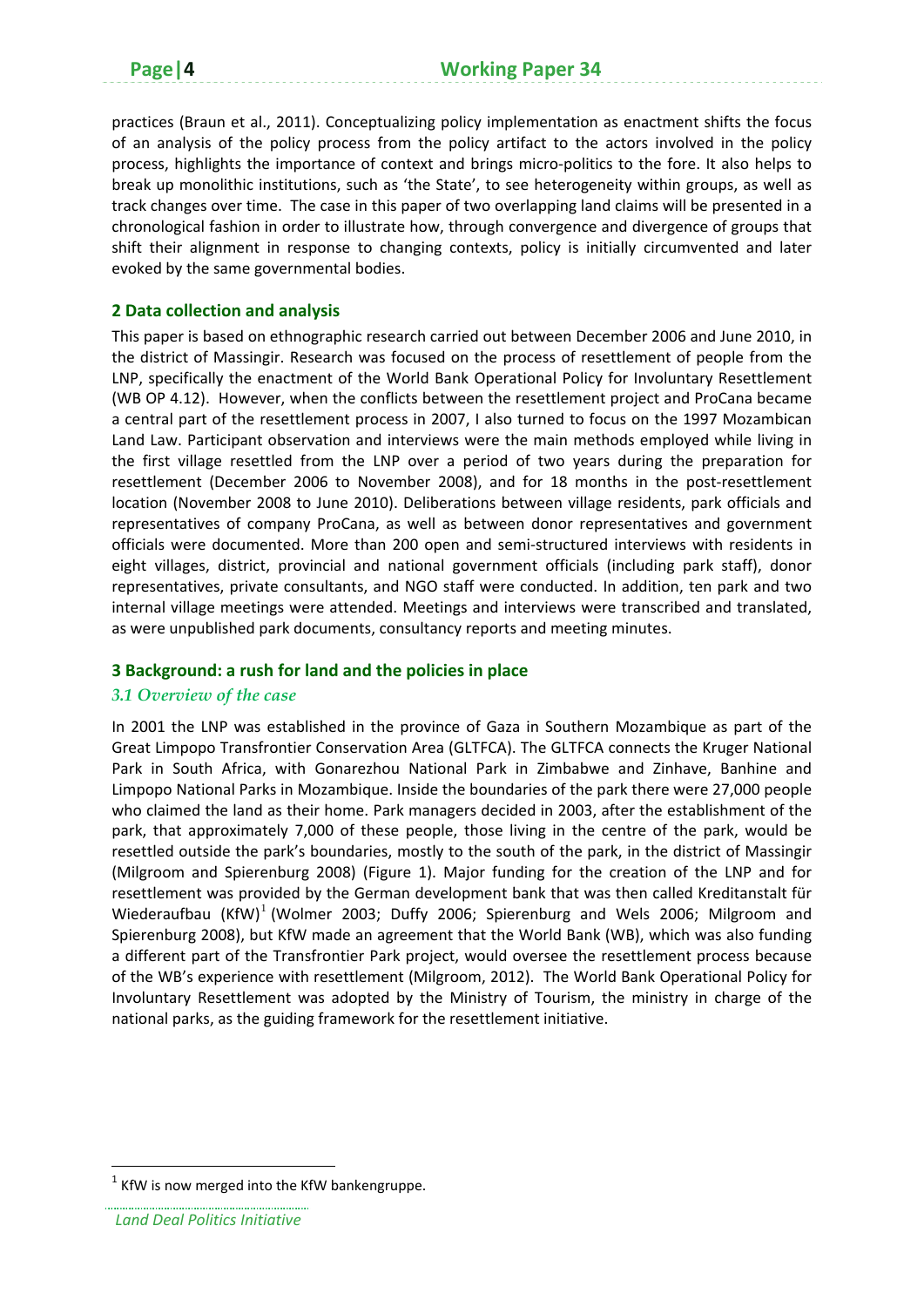

**Figure 1** The location of the Limpopo National Park in Mozambique, the first two villages to be resettled: Nanguene and Macavene, and their respective host villages (post‐resettlement locations): Chinhangane and Banga. Soure of map: J Milgroom.

The land that was planned for resettlement, but not officially registered through the national cadastre, was granted in 2007 by the Ministry of Agriculture to a company called ProCana, a subsidiary of the Central African Mining Company, who proposed to invest 510 million US dollars to grow sugarcane for ethanol production. A global hype about the potential for biofuels to become a lucrative business swept Mozambique between approximately 2004‐2010, peaking in 2008. Fuelled by discourses of a widespread economic, fuel and food crises, governments across Africa began to map their so-called 'marginal' and 'empty' lands in an effort to identify areas for the production of crops suitable for biofuel production (Borras Jr et al., 2011).<sup>2</sup> Strategically located next to the Massingir dam and along the Elephants River, the area offered a source of reliable water, ample land and proximity to South Africa.

In order to compensate the villages already living there for the grazing land that the plantation was going to occupy, and to make an alternative plan for the resettlement villages, a plan was devised between the Ministry of Agriculture supporting the ProCana project, the Ministry of Tourism in

<sup>&</sup>lt;sup>2</sup> In Mozambique, by 2008 the Ministry of Agriculture had purportedly received 17 proposals from companies wanting to invest in biofuel projects (Schut et al 2010). These projects requested a total of 245,404 ha of land and implied an investment of 1,301 million US dollars (Schut et al 2010). For further details on land grabs in Mozambique see also (Hanlon, 2011).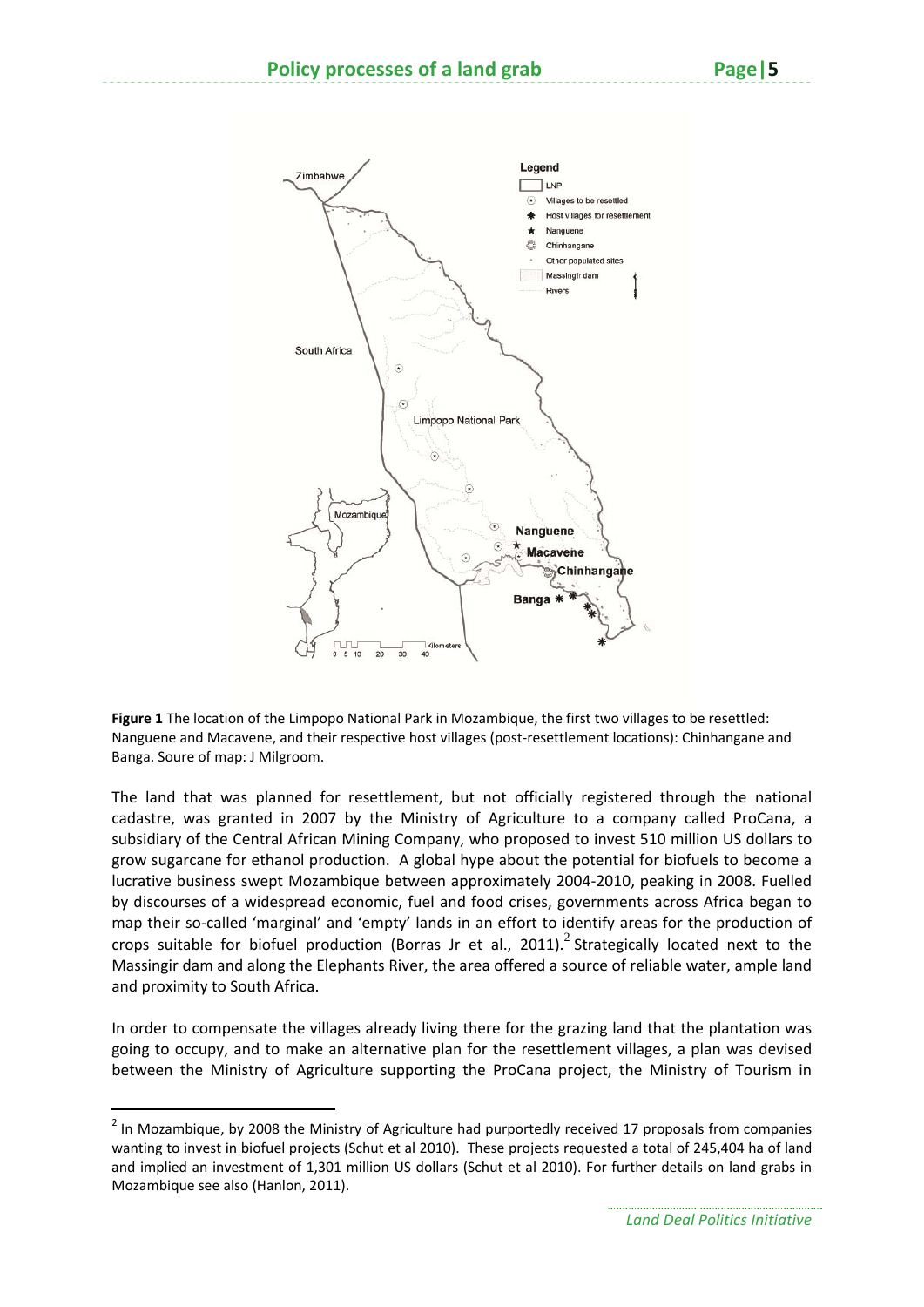charge of the national parks and the company ProCana itself to occupy lands on the other side of the road (Figure 2). This land was already occupied with a project run by the African Wildlife Foundation (AWF). A participatory project, the nature conservancy was to cover approximately 41,000 ha (Contour Project Managers, 2006), an area that included the land belonging to three communities. The details of the case, how decisions were made, local participation in these decisions and the role of the two main policies enacted will be presented below.



**Figure 2** Overlapping land claims in Massingir district, Mozambique. The land secured for the AWF community nature conservancy overlapped with two existing private concessions. The concession given to ProCana overlapped with grazing areas for existing villages and the areas designated for resettlement of villages from the LNP. To compensate villages for lost grazing area, alternative land was identified in AWF's project site causing the community nature conservancy project to stop and AWF to leave Massingir in 2008. ProCana withdrew in 2010. Source of map: J Milgroom.

#### *3.2 Two Guiding Policies*

The two main policies that came into play in this case were the Mozambican National Land Law and the World Bank Operational Policy 4.12. Both are described briefly here.

#### **3.2.1The Mozambican National Land law**

The Frelimo party (Liberation Front of Mozambique) has been the governing party in Mozambique since independence from Portugal in 1975. Originally harboring a Marxist-Leninist orientation, the end of the Mozambican civil war in 1992 marked a gradual shift to market capitalism, democracy and an administrative decentralization that attempted to promote local‐level autonomy (Abrahamsson and Nilsson, 1995). The Mozambican land law, passed in 1997, is a reflection of the political history of the country (Tanner, 2010). This law was considered one of the most progressive land laws in the world at the time, and continues to be considered one of the most progressive in Africa, having been drafted through a participatory process, and recognizing customary land tenure (Nhantumbo and Salomão, 2010). Under the land ownership of the state, individuals and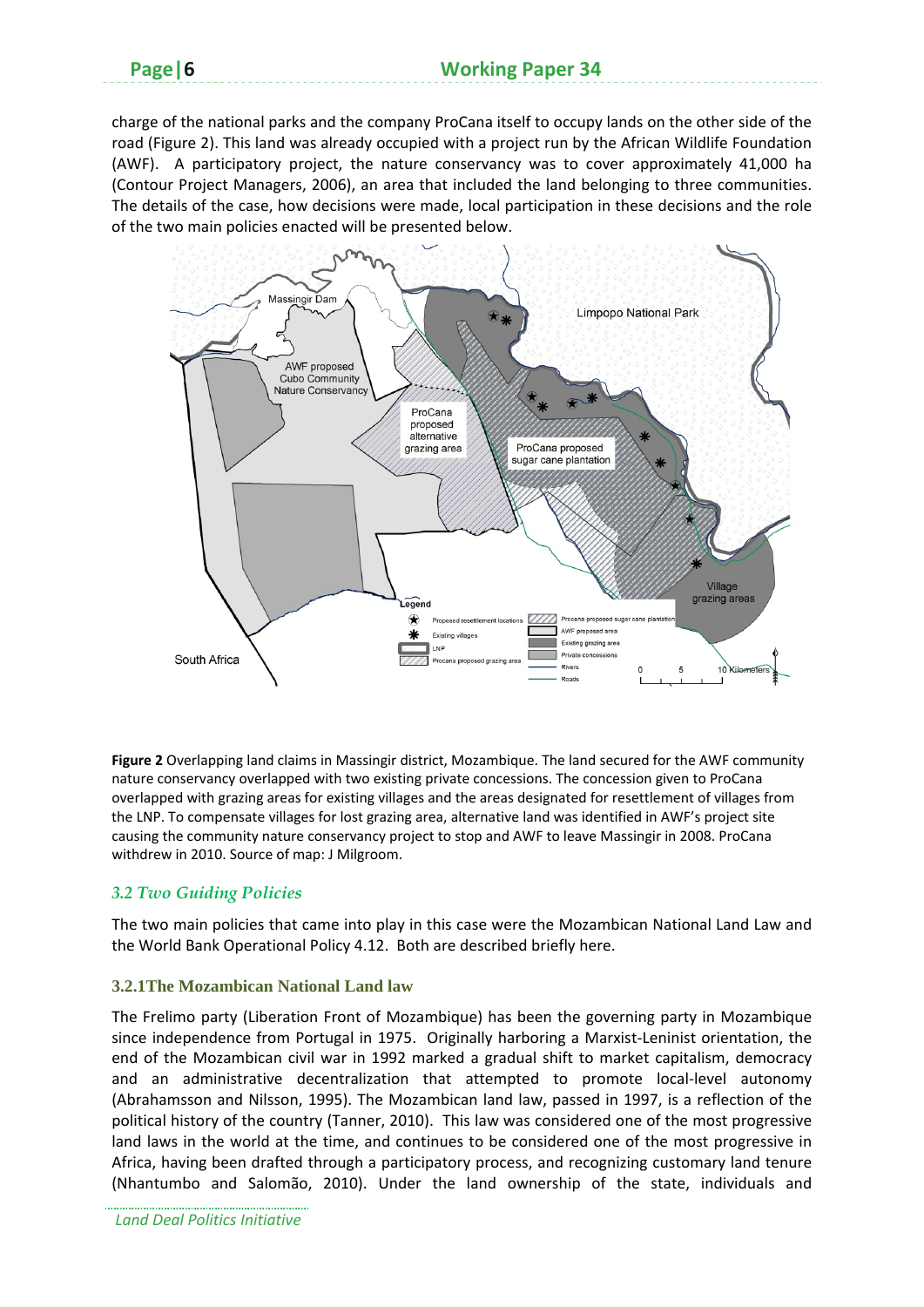communities can request that their land be delimited so that they can hold a certificate of occupancy that secures the rights to the use and benefit of the land (*direito de uso e aproveitamento da terra--* DUAT), with which the holder can choose to sell, rent or lease their rights to use the resources on that land. This provides a mechanism to facilitate private investment and at the same time provides communities with the right to be consulted about private use of their land (Tanner, 2010). The law requires investors to engage in consultation with communities in order to negotiate use of their land, relegating the state to the role of mediator or regulator (Lunstrum, 2008; Norfolk, 2004). In the historical context of Mozambique this land law was of particular importance for communities given upheaval caused by the war and repatriation and the race for land control by elites (Lunstrum, 2008). However, the ways that this law is implemented in practice is still intricately tied up in politics and the interests of elite groups (Fairbairn, 2013).

#### **3.2.2 The World Bank Operational Policy for Involuntary Resettlement**

Aware of how politically complex resettlement is, and having decided to resettle people from the LNP, the German Development Bank, KfW, depended on the World Bank to support them in this aspect of their project (Milgroom et al., submitted). The World Bank Operational Policy for Involuntary Resettlement was therefore adopted as the guiding policy for the resettlement project. Adherence to this policy, and a smooth resettlement process was a condition for the continued funding of the LNP park project (Milgroom et al., submitted).

In 1980 the WB developed the first international policy for resettlement (Cernea and McDowell 2000). After a thorough review of resettlement projects funded by the WB (World Bank 1994b), the Bank's in‐house sociologist, Michael Cernea, developed the Impoverishment Risk and Reconstruction model (Cernea 1997). The model defines the risks commonly associated with resettlement, including economic (landlessness, joblessness and loss of access to common property), socio‐cultural (social disarticulation, marginalization) and social welfare risks (homelessness, food insecurity, and morbidity and mortality). This model became the basis for the current World Bank Operational Policy on Involuntary Resettlement

WB OP 4.12 is one of the most widely used policies in a wide range of resettlement schemes in both WB and non-WB funded projects around the world (Scudder, 2012). It has been adopted as the foundation for many national policies on resettlement (Cernea and Schmidt‐Soltau 2006). One of the WB principles of the policy particularly relevant to this case is that it refuses to fund or support projects on disputed lands. Therefore, a fundamental prerequisite for WB approval of projects that involve resettlement is to prove that there are no overlapping land claims. Whether this principle is requested and enforced or not is case‐specific.

#### **4 Enacting policy in favor of the land acquisition (2007‐2008)**

ProCana managed to secure a DUAT in less than a year when many other projects take many years to attain this certificate. The land granted to the AWF community‐based nature conservancy project had been secured over a period of five years following the procedure in the 1997 land law (see also Lunstrum, 2008) (Figure 2). According to the project reports it took more than three years for the three communities to get their own land delimited and to secure the certificates of occupancy (Stalmans, 2004; Contour Project Managers, 2006).

The land granted to ProCana overlapped with land needed for resettlement (Figure 2), which had been identified in 2005 (Massango and Chaúque, 2005), but not officially registered with the national cadastre. When the WB, responsible for overseeing the resettlement project, found out about the ProCana project on a visit in July of 2007, $3$  the representative responsible for the project

 $3$  External consultant to the LNP resettlement project. Massingir, March 2008.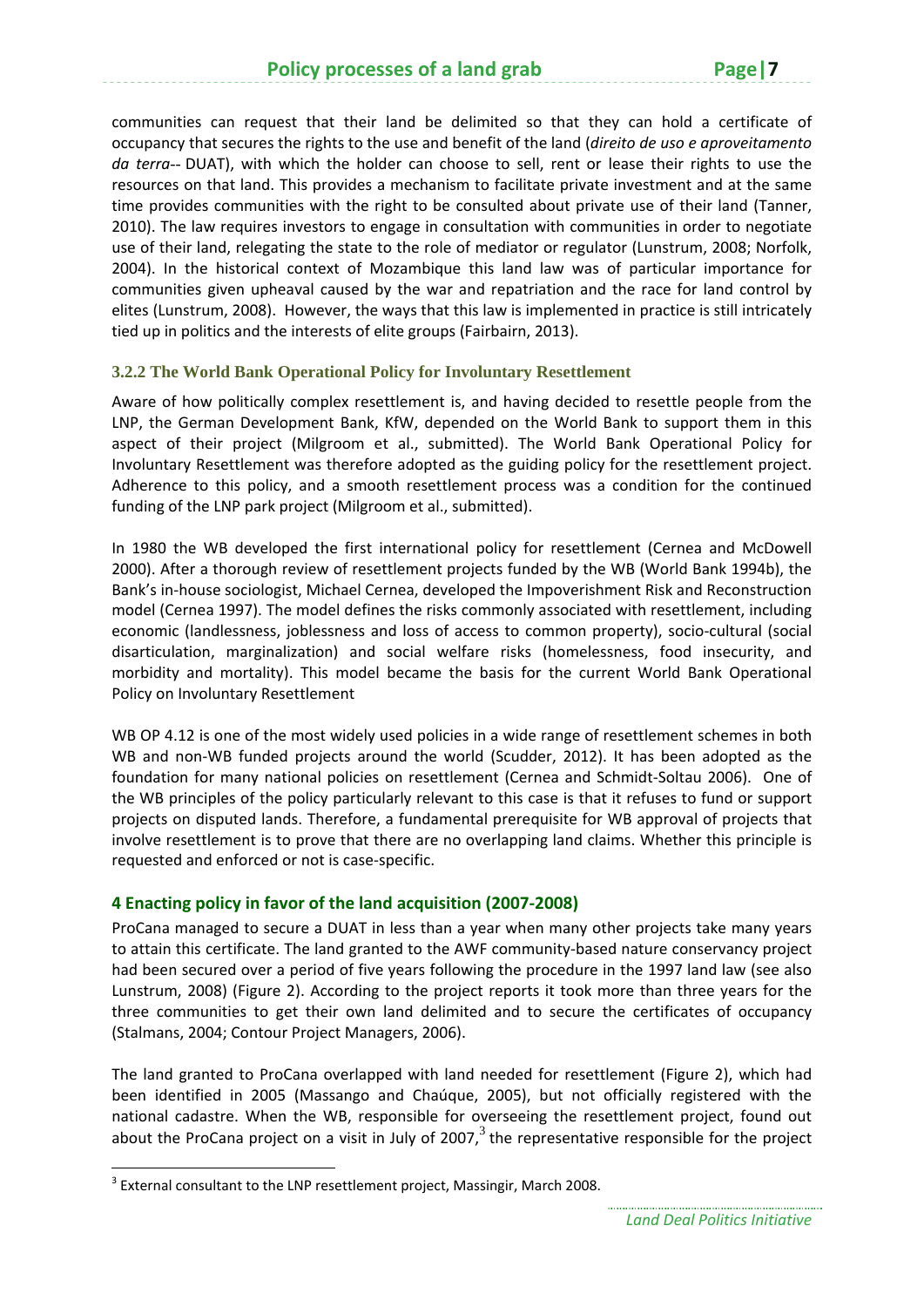evoked the principle in the WB OP 4.12, stating that there must not be overlapping land claims on land reserved for resettlement. In January 2008, the funding for the LNP project was stopped until this issue was resolved.<sup>4</sup>

Despite conflicts over the overlapping land claim between the Ministry of Agriculture supporting ProCana and the Ministry of Tourism supporting the resettlement project, representatives from both of these Ministries were in favor of finding a rapid solution to the problem so that both of their projects could continue. This convergence of interests allowed for the two policies at hand to be enacted in such a way so as to favor the land acquisition of ProCana.

#### *4.1 Convergence between ProCana and the Ministry of Agriculture*

ProCana was able to obtain a DUAT, or a 50 year lease of 30,000 ha of land belonging to villages and other private concession holders, in less than a year. ProCana guaranteed that they adhered to the requirements of the land law, but residents of the villages do not agree with this. In the political context of a heavy‐handed government, many residents and leaders thought they had no choice but to agree to the project. The representatives of ProCana were accompanied by district government officials on their community consultation visits. While community consultation about use of land is supposed to consist of thorough negotiation, these meetings were carried out with a number of villages in a short time period (between October 2006 and early 2007). District officials reportedly instructed the leaders of the villages to find land for ProCana to use (Manuel and Salomao, 2009). As one village leader described the situation,

*ProCana just came here and met with the leaders of the communities and in the first meeting leaders had to sign. Some of them just wanted to drink so they took their 300 meticais because they thought it was a government project and that they had no choice at all. But then when the community found out, they were very unhappy. They were upset with the leaders for signing before being informed and they were upset with the project because they would be left with very little space for their cattle.<sup>5</sup>* 

Widespread rumors of bribery at many different levels pervade discussions about ProCana. They are blamed for offering money to the district government officials, to national-level officials from the Ministry of Agriculture and to the leaders of the villages. ProCana did set up their offices in the district administration building, inspiring even more speculation as to the relationship of the company with the government.

While the LNP was entirely inside of Gaza Province, it was a national park, and therefore governed primarily at the national level by the Ministry of Tourism, overstepping district and provincial governments. With decentralization efforts in full swing, the governor of the province often disregarded park efforts because the provincial level of governance was regularly bypassed when regarding park issues.<sup>6</sup> The governor supported ProCana fully, as did the provincial level and initially the district level branch of the Ministry of Agriculture. The investment of 510 million USD represented a significant amount for the province, which was at the time one of the least developed provinces of the country. Rumors spread about the actions that the provincial government was taking to create support for the project at the district level. An anonymous government official reported,

*It is also clear that various district level agriculture directors and district authorities have*

<sup>4</sup> Jean Michel Pavy, Programme Director at the World Bank, Massingir, April 2008.

 $<sup>5</sup>$  Leader of a village in the area claimed by ProCana, March, 2008.</sup>

<sup>6</sup> External consultant, Massingir, July 2007.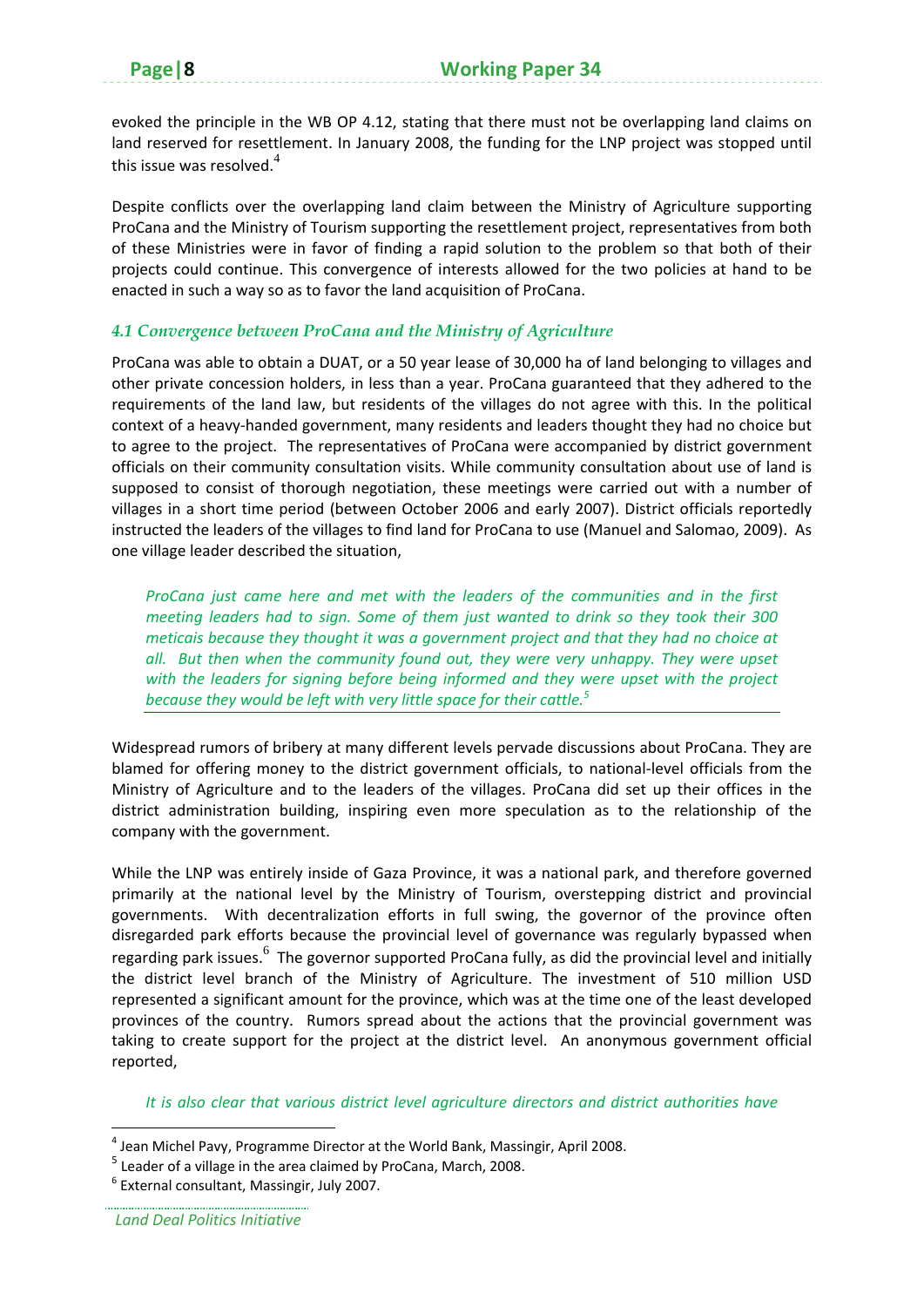*been taken from their posts and moved to other places in Massingir for not being in agreement with the ProCana plan. The previous district level official in the department of agriculture saw clearly all the confusion of the plan proposed by ProCana and stated in a report, which was commented on by the LNP, some of the potential negative consequences of ProCana's plan. Apparently that report was modified and those parts cut out before they got to the national level government and he got moved because of it.*<sup>7</sup>

These kinds of actions made protest against the ProCana project difficult. The convergence between the Ministry of Agriculture and the ProCana Company was initially too strong for resistance by residents, NGOs or other governmental bodies to have any impact.

#### *4.2 Convergence among the World Bank, the Ministry of Agriculture, Ministry of Tourism*

#### *and Procana*

The WB was responsible for monitoring the resettlement project and its adherence to the WB OP 4.12. In January 2008 KfW halted all funding to the resettlement project, at the recommendation of the WB, until the concerns around the validity of the resettlement project were resolved. Besides the overlapping land claims, the WB was also concerned with amount of available land for grazing in the resettlement sites and the lack of consultation with local residents about the ProCana project.

In September 2007 the Economic Council of Ministries called a meeting to address the case. In this meeting, according to the revised contract signed between the Ministry of Agriculture and ProCana, ProCana agreed to compensate the resettled communities for grazing land they would develop for sugarcane by providing alternative land for grazing. However, the alternative area identified by ProCana was land on which AFW was planning their project (Figure 2). ProCana promised to improve the grazing potential in the alternative area and to establish an intensive grazing system, complete with boreholes, fences and new varieties of cattle (Contrato Final Procana-LNP, September 2007). AFW was offered a significantly less desirable piece of land, a long strip that measured 4 km x 22 km and was not feasible for developing a conservancy. Having been forced to abandon their investment of around 100,000 USD and more than five years of work, AWF closed their office in Massingir in late 2007. As an AWF employee described it,

It is a long strip of land that is half outside of our community land. What can we do with *this? We are interested in conservation—what can we conserve in a space like that? The vegetation is homogeneous, there is no water and it is surrounded by private game concessions. […] We couldn't even put up a lodge there because there is nothing attractive about the place… There is not even room for a campsite there! What are we doing? We can't go ahead with a project that is not sustainable and will never be valid!<sup>8</sup>*

The resolution of this conflict was ironic in the sense that it highlights the insecurity of the land tenure established through the national land law. As one government official described it,

*AWF helped to delimit land and get land titles for the villages, and went through a process of consultation with the villages, who then agreed to the AWF project. But even still, that land is being taken away and used for something else, therefore they say that the resettlement land could also be taken away, therefore the resettlement land is not secure.* 

*Land Deal Politics Initiative*

<sup>7</sup> Anonymous, Massingir, July 31, 2007.

<sup>8</sup> AWF employee, Massingir, September 17 2007.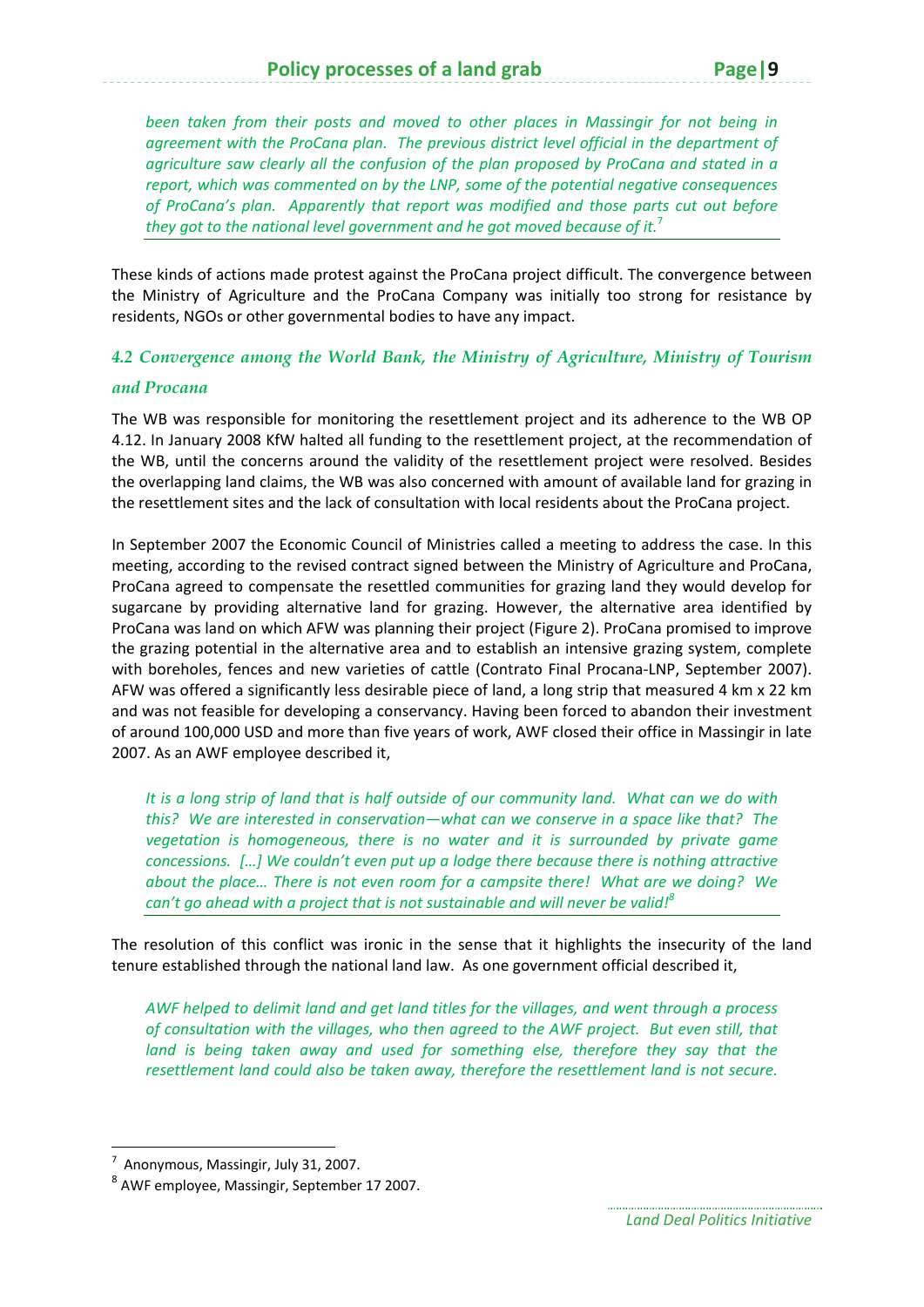*The problem is that this is the only instrument that we have in Mozambique right now and I don't know what kind of instrument they want to use to make it more secure.9*

Yet, the option to provide grazing for the resettled villages on AWF's land satisfied the WB's concerns that there were competing land claims, despite the fact that it implied that AWF had to leave the region after five years of work.<sup>10</sup>

To resolve concerns raised by WB representatives about the lack of consultation with the resettling villages by ProCana, and the viability of the grazing resources for the host and resettling villages, ProCana and the LNP organized meetings with the village leaders and a carrying capacity study to be carried out to be sure there was enough grazing resources for all the villages involved.<sup>11</sup>

In order to formally document the consultation with villages, on August 23 2007, a meeting was held by ProCana in Massingir with government officials, park staff and the leaders of the villages affected by the ProCana project. After this meeting an agreement was drafted stating that,

*All of the leaders were unanimous in affirming that they were waiting to see the ProCana project advance, they had enough land for all of the communities, they had already accepted the proposed grazing areas because these were going to help with the control of the livestock and contribute that their sons would go to school instead of to herd cattle, and that the project was taking too long to start.<sup>12</sup>* 

It is unclear exactly what happened in this meeting, but according to many of the leaders, they were not, in fact, in agreement with these statements and many others on the signed agreement. A similar strategy was used with resettling residents when park staff and government officials from the Ministry of Tourism asked the leaders of the villages slated for resettlement to sign a document saying that they agreed to the meeting minutes, but in actual fact the document was used by the Ministry of Tourism to prove to KfW and the WB that residents had participated in the design of the resettlement houses and agreed to be resettled (Milgroom et al., submitted).

LNP staff and government officials from the Ministry of Tourism contracted consultants to carry out studies to determine if there was sufficient land to support both ProCana and the grazing needs of the current and resettling residents in the pilot project. The hired consultant produced three versions of the first consultancy report in which the area of land estimated to be available differed significantly (Table 1). The conclusion of the first version was that there was enough land to support the cattle belonging to the host and resettlement villages of the pilot project, i.e., Nanguene, Chinhangane, Macavene and Banga, but it also noted that after one year there would no longer be enough land because the herds were expected to grow through natural reproduction (Escrivão, 2007). This version calculated the area of available land to be 20,000 ha. The second version gave a significantly reduced figure for the total area available (8,000 ha) and concluded that there was insufficient land even for the existing livestock (Escrivão, 2007). The third version concluded that there was enough land at the time of resettlement and for the future for the villages of Nanguene and Chinhangane, but that there would not be enough for Macavene and Banga, and therefore the additional alternative land where AWF had its project would be needed (Escrivão, 2007). This last version was the one presented to the WB representatives, who gave their approval to continue the

<sup>&</sup>lt;sup>9</sup> Government official, Maputo, January 2008.

<sup>&</sup>lt;sup>10</sup> Jean Michel Pavy, Programme Director at the World Bank, Massingir, April 2008.<br><sup>11</sup> Jean Michel Pavy, Programme Director at the World Bank, Massingir, April 2008.<br><sup>12</sup> Agreement signed on August 23, 2007 by the villa amongst them.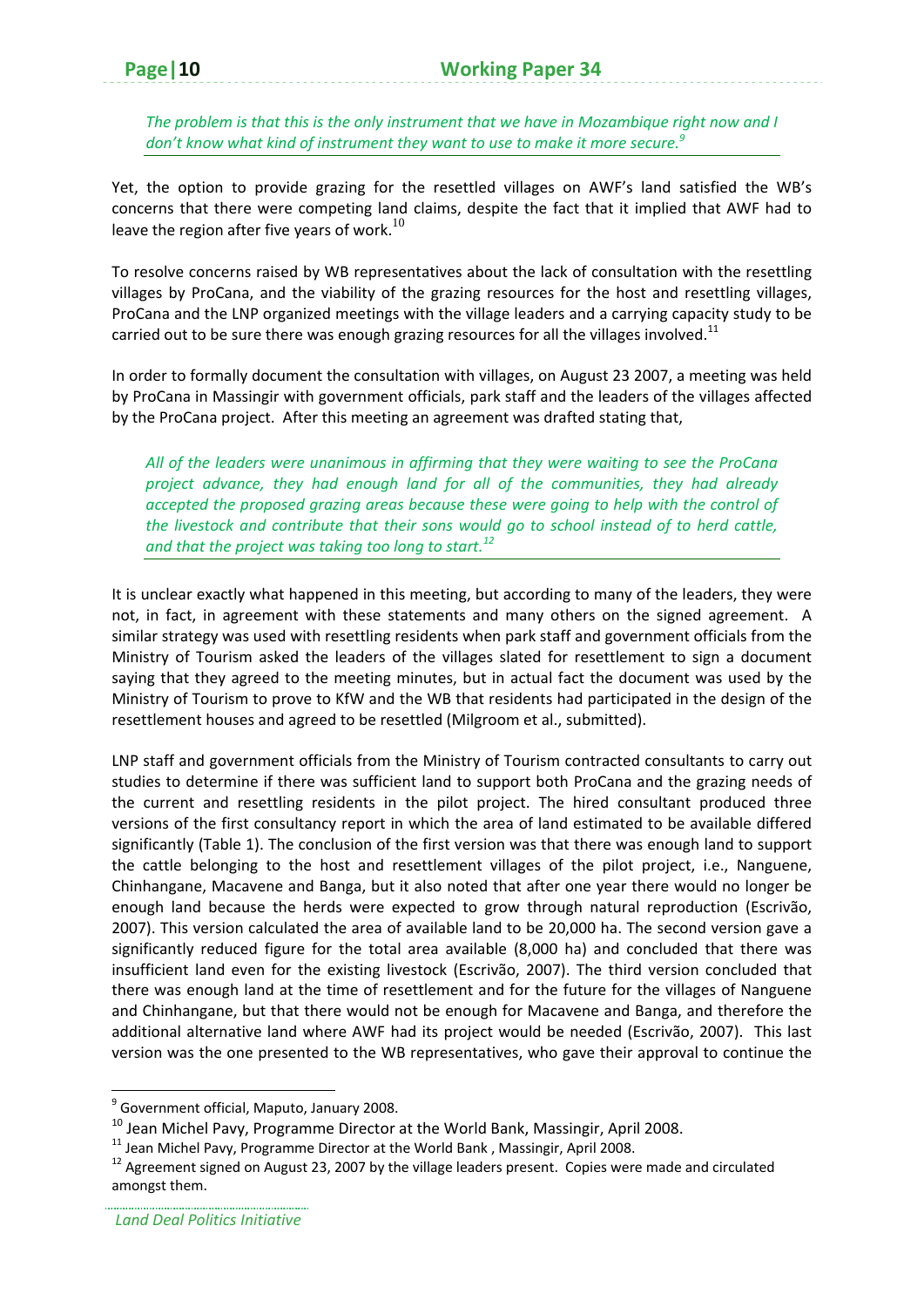project. A WB representative explained his perspective about the situation in the following way,

*We demanded a carrying capacity study and when we got it, it said that indeed even with ProCana there was enough space for all the cattle in both Chinhangane and Nanguene. What worries me is that there was JUST enough room for the existing animals but not for* arowth of the herds. But then I was told that they don't even use all of the arazing area*they sometimes send their cattle far away to graze from where they live.<sup>13</sup>*

The use of different figures to calculate carrying capacity was described by an external observer to comprise a process akin to trial and error:

*They hired a consultant from the university to do a quick carrying capacity study of Chinhangane and it showed that given the figure of 20,000 available ha, at a use rate of* 7/8 ha per animal unit, this was not enough land. I asked him where he got the figure of *20,000. He said that it was a government official that told him. The consultant goes to find another figure using maps and found 3,500 ha of available land. Given this area, there was no way that it could support even the existing cattle in Chinhangane after ProCana. DNAC consulted the cadastre and found a new figure of 7,000 ha by borrowing land from Banga. Using 7,000 ha and 5 ha per animal unit the animals of Chinhangane and Nanguene can just squeeze in. This information was submitted to the World Bank and they approved the RAP again14.*

After the resettlement project was underway again in 2008, a second study was carried out to determine carrying capacity based on more thorough research and measurements of land (Rural Consult, 2008). The report's authors measured the land available for grazing based on GPS points, excluding the land proposed to be used by ProCana, and concluded, embedded in a paragraph in the final chapter of the report, which was only in Portuguese, that there were only 1,621 ha available for Chinhangane and Nanguene and that this could satisfy only 50% of their current livestock's needs (Table 1).

 $^{13}$  Jean Michel Pavy, Programme Director at the World Bank, Massingir, April 2008.

<sup>&</sup>lt;sup>14</sup> External observer, Massingir, March 30 2008. The Resettlement Action Plans were submitted to KfW who depended on the World Bank for support in the resettlement process.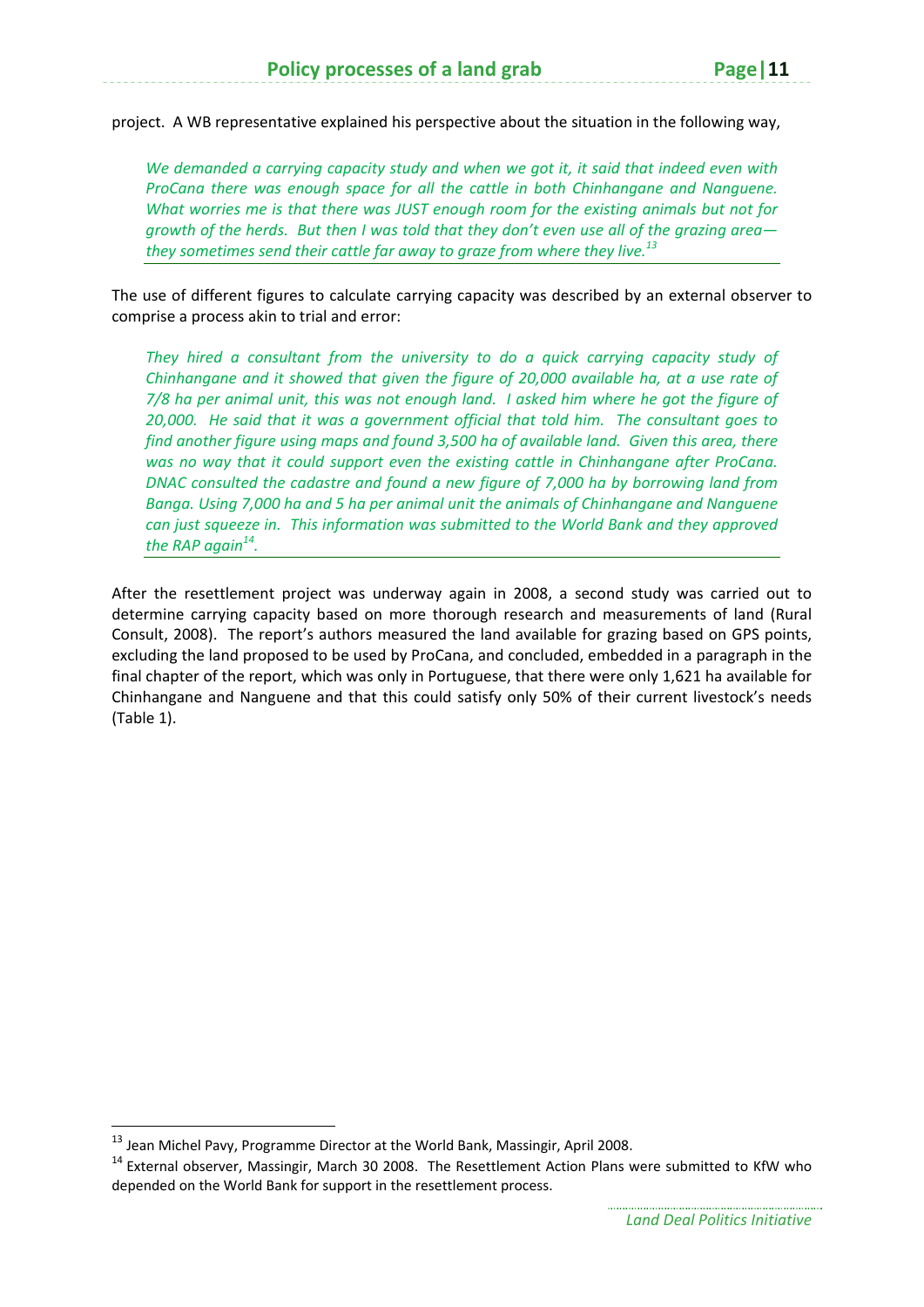Table 1. Two consultancies were carried out to determine available land for grazing in post-resettlement, one in December 2007 before funds were stopped due to overlapping land claims, and one in May 2008 after the project had already been allowed to continue. Conclusions about available land differed between versions of the same consultancy and between the two consultancies. The third version of the first consultancy (shaded in grey) was the one the Ministry of Tourism presented to the World Bank to obtain approval for the project to continue.

| <b>Date</b>      | <b>Consultancy</b><br>report version | <b>Village</b>                     | <b>Grazing</b><br>land<br>available<br>(ha) | <b>Carrying</b><br>capacity<br>(AU) | <b>Total</b><br><b>AU</b><br>requirement<br>after<br>resettlement | <b>Calculated</b><br>balance (AU) | <b>Final conclusion</b>                                                                                                                            |
|------------------|--------------------------------------|------------------------------------|---------------------------------------------|-------------------------------------|-------------------------------------------------------------------|-----------------------------------|----------------------------------------------------------------------------------------------------------------------------------------------------|
| December<br>2007 | $\mathbf{1}$                         | Chinhangane<br>$+$<br><b>Banga</b> | 20,000                                      | 2,875                               | 2,427                                                             | $+448$                            | The current grazing area is enough to<br>support resettlement, but after one<br>year there will be a deficit of land<br>because of growth of herds |
|                  | $\overline{2}$                       | Chinhangane<br>Banga               | $+ 8,000$                                   | 1,375                               | 2,426                                                             | $-1051$                           | There is not enough land to support<br>before<br>the<br>existing<br>livestock<br>resettlement                                                      |
|                  | $\mathbf{3}$                         | Chinhangane                        | 7,300                                       | 1,137                               | 1,015                                                             | $+122$                            | There is enough land to support<br>Chinhangane<br>livestock from<br>and<br>Nanguene                                                                |
|                  |                                      | <b>Banga</b>                       | 3,000                                       | 637.5                               | 1,412                                                             | $-774$                            | There is not enough land for the<br>livestock of Banga and Macavene, but<br>alternative land will be made available<br>$(20,000 \text{ ha})$       |
| May 2008         | $\mathbf{1}$                         | Chinhangane                        | 1,621                                       | 565                                 | 1,131                                                             | $-566$                            | Area available for grazing only covers<br>50% of the needs of the livestock in<br>Chinhangane with Nanguene                                        |
|                  |                                      | Banga                              | 2,630                                       | 1,106                               | 1,568                                                             | $-462$                            | Area available for grazing only covers<br>60% in Banga with Macavene.                                                                              |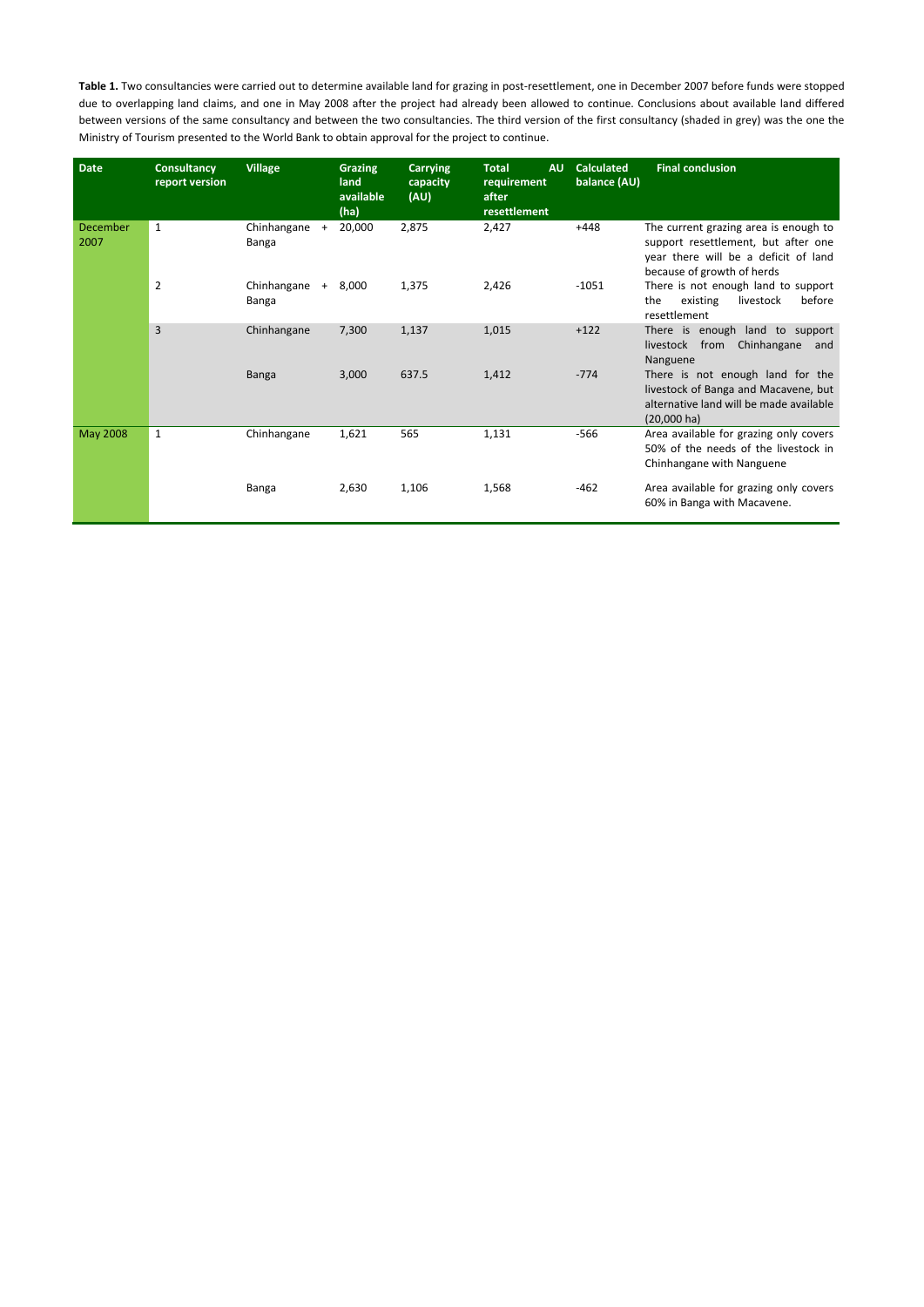#### **5 Enacting policy against the land acquisition (2008‐2009)**

In December 2009 the government of Mozambique evoked the national land law to rescind ProCana's contract. The land law decrees that long‐term leases can be retracted if the holder of the lease does not comply with commitments outlined in the contract. The official reasons for the termination of the government's contract with ProCana was that the company had not complied with commitments, only having plowed 800 of the 30,000 ha granted to them, and had not been able to begin to produce sugar cane, much less ethanol, despite investments. NGOs applauded the government's actions in a public letter to the government reminding us that the contract was rescinded in a moment of elevated conflict between residents and the company and requesting that future projects take care not to jeopardize the rights and interests of the local communities (Centro da Terra Viva, 2010).

The phase of the policy process in which the same policies enacted in favor of the land acquisition were enacted against it, overlaps with the first phase. This is because tensions began to mount during 2008, but until the first village was resettled from the LNP in November of 2008 the Ministry of Tourism's interests were still aligned with the Ministry of Agriculture's interests: to allow peaceful continuation of both projects. In 2009, however, tensions between local residents, the district government and ProCana influenced a shift of alignment of the Ministry of Agriculture that facilitated the evocation of the land law again, this time against the land acquisition.

#### *5.1 Distrust between ProCana and residents*

Tension between ProCana and local residents mounted in 2008. The relationship was characterized by distrust from the beginning of the project in late 2006 and early 2007 when ProCana only held meetings with leaders and important elders of the villages to establish consent to use the land. This distrust and lack of transparency was augmented by the suspicions of corruption on the part of some government officials. Then, in September of 2007, when the private interests of the company prevailed over the community‐based AWF project, a project that was generally seen as genuinely for the benefit of and run by the villages involved, resentment began to grow. Later, in late 2008 and 2009, ProCana was felt to have disrespected agreements about the boundaries of the land. Leaders of the villages went with ProCana managers to decide on the boundaries they could use and were found later to be cutting trees along another boundary, one closer to the villages, in some cases leaving very little land for grazing and charcoal making. When LNP staff inquired about this, ProCana apparently responded that it was a mistake,  $15$  yet when village residents complained, ProCana responded that they were marking the line that the airplane told them to mark (referring to GPS points).<sup>16</sup> One village, Marenguele, allowed ProCana to temporarily use a plot of land for a demonstration of a drip irrigation system for one year, but it was not returned until two and a half years later when ProCana withdrew from the region (CTV, 2010).

#### *5.2 NGO support of residents against ProCana*

NGOs also supported the villages in their resistance against ProCana by giving publicity to the cause, organizing meetings and providing the residents with information. However, the role that NGOs could play in the first phase was at first severely hampered by pressure from both government and ProCana not to make 'noise.<sup>17</sup> One NGO, ORAM was publically reprimanded by the governor of the province in a speech in which he stated that ORAM was working against the government who was trying to do everything possible to promote the development of the area.<sup>18</sup> This was a common

<sup>&</sup>lt;sup>15</sup> LNP staff, Massingir, January 2009.<br><sup>16</sup> Chinhangane leader, January 2009.<br><sup>17</sup> As a researcher inquiring about the activities of ProCana, I was verbally accosted by ProCana managers who

thought that I was working for an NGO.<br><sup>18</sup> External observer, July 31, 2008.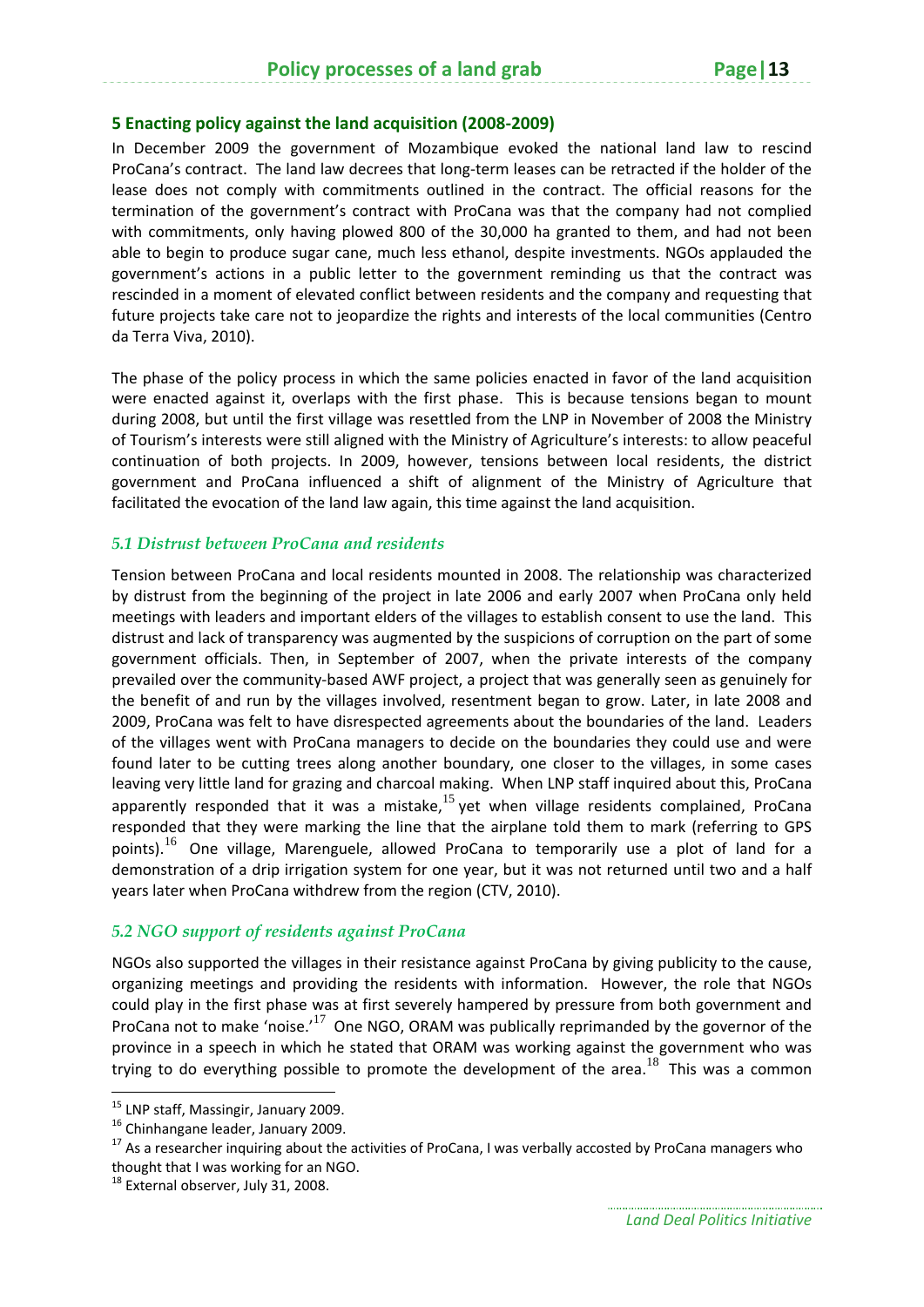discourse among ProCana and government officials in an attempt to discredit NGO activity. A ProCana manager said,

*These NGOs are getting in the way of development. They don't want these people to come* out of poverty. No NGO has ever lifted a country out of poverty. We are trying to and they *are just trying to stop us. You should know that rich countries get rich through business, not through small‐scale agriculture.<sup>19</sup>*

This pressure was so strong that when AWF was forced to leave the area and abandon their project, they decided not to question the decision made by the Council of Ministries, but to accept it out of fear of being discriminated against by the government if they wanted to continue to work in other places in Mozambique. They were well aware of the injustice of the decision for the residents of the area who had invested time and effort into establishing the community-based nature conservancy, and that the decision went directly against the national land law. Not wanting to jeopardize their work in Bahnine National Park, an AWF employee said,

*We thought about making a case of this and bringing it to court, but we have to ask* ourselves some things: Are we prepared to take this case to court? Would we take it on? Or would the community take it to court and we pay for the lawyer? Are we able to win this *case? We decided that we didn't want to be seen as making more conflicts and we didn't want to get involved with land conflicts here in Mozambique.<sup>20</sup>* 

Later in the process, in 2009, once the resettlement of the first village was completed (November 2008) and as ProCana began to progress with their activities, other NGOs including Centro da Terra Viva (CTV) organized meetings and debates to provide a forum for discussion between the local residents and ProCana.

#### *5.3 Misalignment between the district government and ProCana*

Increasingly the district level government was also called in to resolve problems caused by ProCana that put them in uncomfortable positions, stuck between their allegiances to the project and their obligations to serve the local population. As the conflicts escalated, ProCana began to lose support from the district government. Many people speculated that perhaps ProCana was no longer offering financial reward to the district government, but this could not be confirmed.

#### *5.4 Unlikely bedfellows: LNP and residents*

Increasing conflict between ProCana and local residents as well as between ProCana and the LNP also created a situation of unlikely alliance between the LNP and local residents. At the beginning of the conflict about the overlapping land claims (early 2007), it was unclear where the park stood with respect to ProCana. As one Nanguene resident said, 'The park says, "we are in the process of delimiting land with ProCana" and we said, "they are stealing our land." $^{21}$  But as time went on and tensions rose, park meetings with resettling residents became increasingly focused on ProCana. LNP staff responsible for resettlement facilitated discussions within the meetings organized to plan resettlement actions about the pros and cons of ProCana (employment, future development, better future for their children, etc.). These discussions were an attempt to prepare leaders of resetting villages and host villages to confront ProCana. LNP staff attempted to equip them with a united response about their position towards the ProCana project. Commissions were even set up in these

<sup>&</sup>lt;sup>19</sup> ProCana employee, Massingir, May 10, 2007.

<sup>20</sup> AWF employee, Massingir, September 17, 2007.

<sup>21</sup> Nanguene resident, Nanguene , June 23, 2007.

*Land Deal Politics Initiative*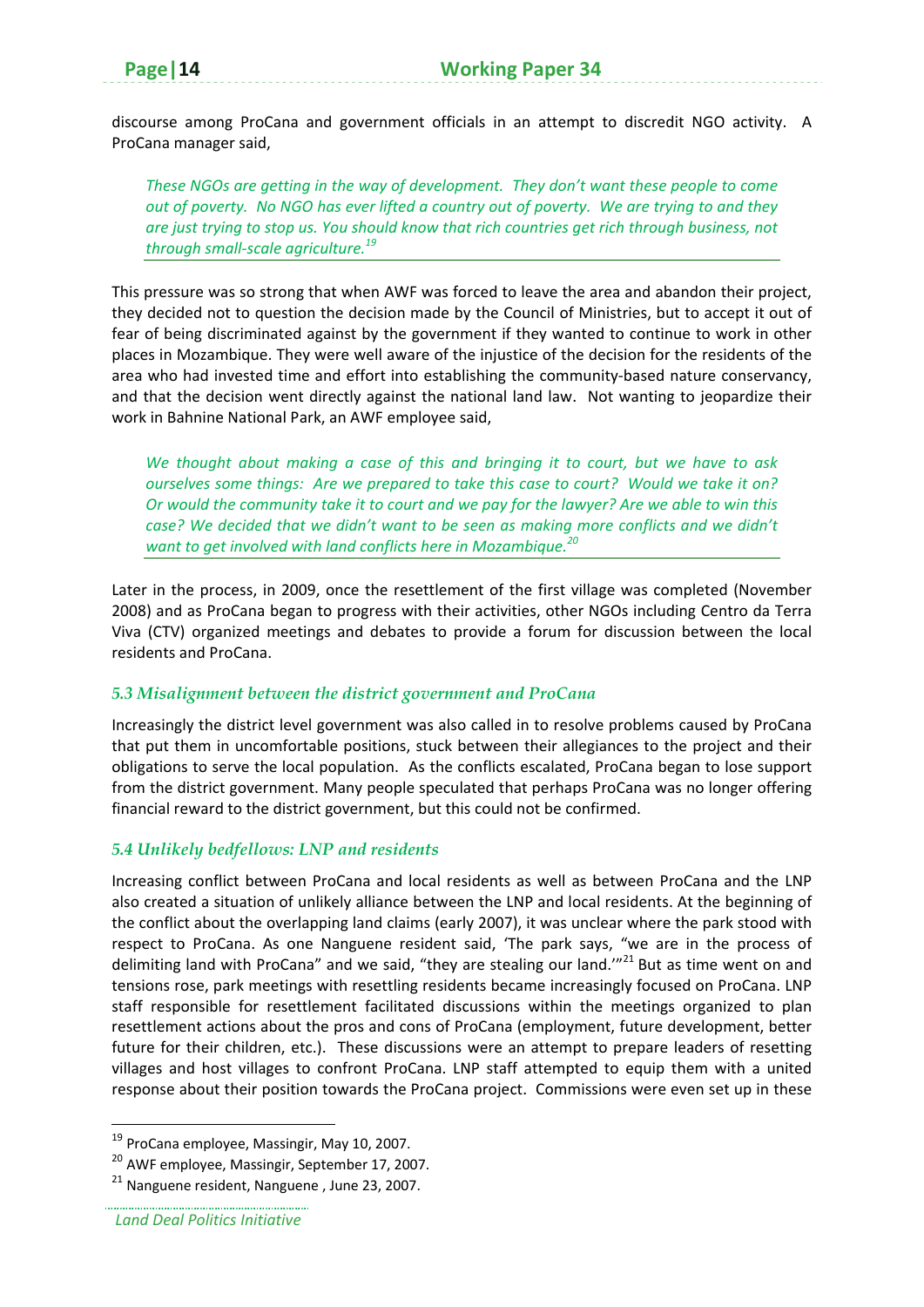meetings to spearhead actions against ProCana, and a park staff member offered to set up a meeting between residents and the district administration about their concerns regarding ProCana.<sup>22</sup> The principles of the WB OP 4.12 were evoked regularly as park staff informed residents about their rights to compensation for the grazing land. Although follow-through was not as promising as the original discussions about potential actions, it was the beginning of an alliance between the LNP and local residents that was strengthened as conflicts with ProCana escalated after ProCana began its activities.

#### *5.5 Divergence between the Ministry of Agriculture and ProCana*

ProCana confronted many challenges in their business endeavor, partially because of the resistance against them by the LNP (Ministry of Tourism), NGOs and later the district level government. Had the company been successful, it is unlikely that their contract would have been terminated. However, these fault lines in the support for ProCana, between the Ministry of Tourism and the Ministry of Agriculture, and between the national and the district and provincial governments, as well as alliances between the park and the residents, and with support of NGOs eventually contributed to the divergence between the Ministry of Agriculture that ultimately ended in the withdrawal of ProCana's contract.

In 2011 the land that had been previously granted to ProCana was granted to Massingir Agro-Industrial (MAI) (Hall and Paradza, 2012). With many of the same Mozambican partners, the company has begun to re‐launch the failed ProCana project as what will be known as the Massingir Project for Biofuel Development, this time with a different international partner: TSB, formerly Transvaal Suiker Beperk, from South Africa (Esi‐Africa, 2011, Hall and Paradza, 2012).

#### **6 The power of convergence and policy enactment**

This case illustrates that when there was a strong alliance between the foreign private company ProCana and the Ministry of Agriculture within the national government, the convergence made it possible to enact the land law and the WB OP 4.12 in such a way to favor the land acquisition. When misalignment between ProCana and the Ministry of Agriculture began to appear because the ProCana project was not running as planned, however, resistance against ProCana on the part of other actors helped to widen the divide. Conflicts between the Ministry of Agriculture and the Ministry of Tourism, resistance from residents, friction in the district level government and NGOs protests against ProCana began to be heard. This contributed to the evocation of land law again by the Ministry of Agriculture, this time to rule against the continuation of the project for not having made sufficient progress in the first two years of their long-term lease.

This case supports the conclusion of Fairbairn (2013) that the support of elite groups (or lack thereof) for a land acquisition shapes the way the land law is enacted in practice. The case presented in this paper shows how this can also be the case over time in the context of one land acquisition. When there was sufficient support for the land acquisition, actors involved made a silent pact to allow the policy details to be overlooked. This was evident in the way the land law was fast-tracked for ProCana, allowing consultations with communities to be superficial and not approving them when there was widespread resistance against the proposed plans. This was also evident in the manipulation of the area available for grazing. The consultant hired by the LNP was asked to change the calculations until they provided a conclusion that would be accepted by the World Bank. This evidence points to the fact that it is impractical to expect companies or governments to adhere to international policy, voluntary or otherwise, against their own interests.

Policy enactment entails all of the interpretation of policy that we have seen in this case ranging

<sup>&</sup>lt;sup>22</sup> Park meeting, May 22, 2007.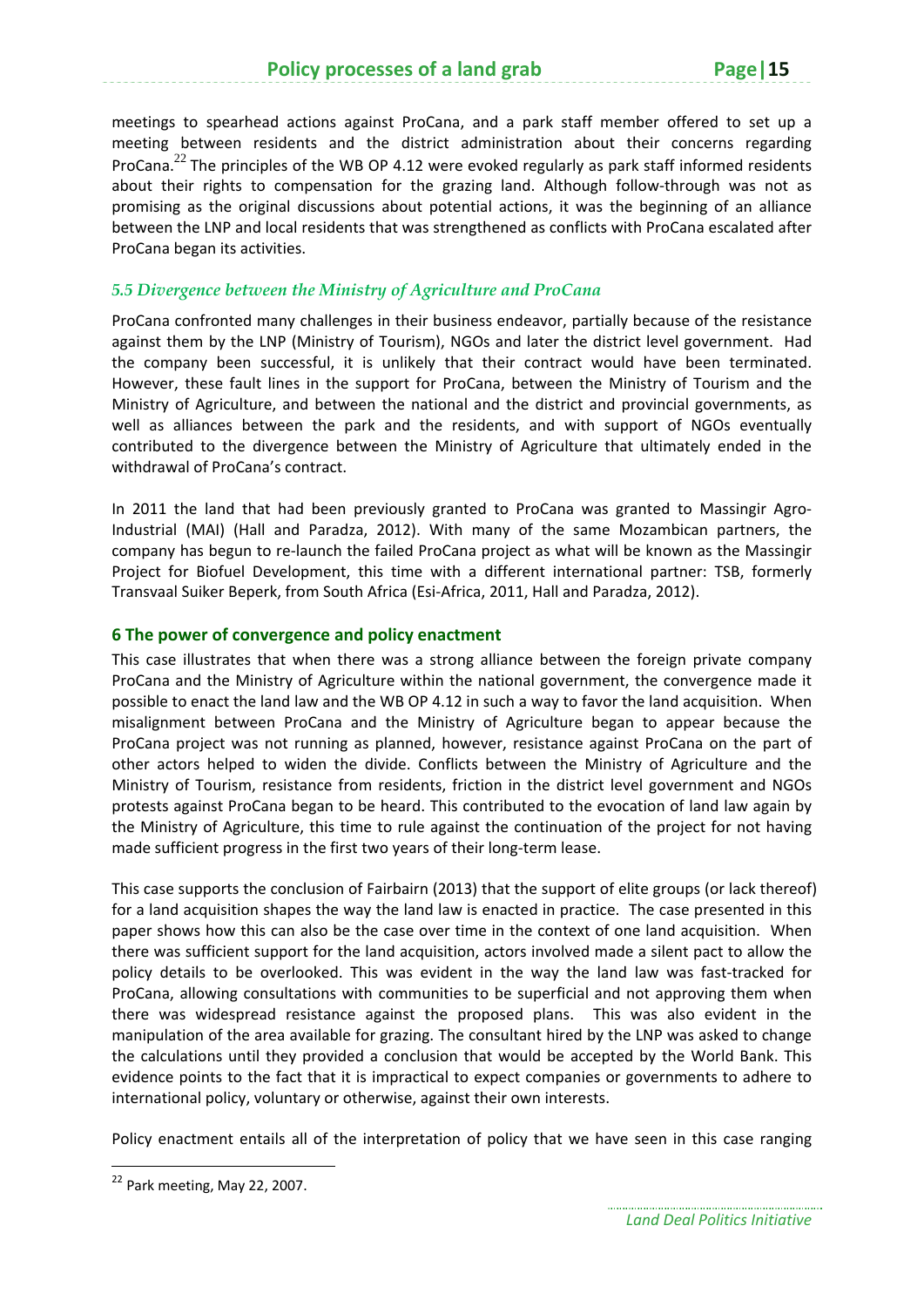from near disregard of the policies (in the form of turning a blind eye) on the part of the national government, the World Bank and KfW to allow the projects to go forth, to a resuscitation of the same policy for contrary purposes, to terminate the ProCana project. This brings to the fore the importance of having policies in place to be used as resources. I conclude, however, that understanding the degree to which the guidelines actually have the kind of impact that is intended by those who draft them is of secondary importance. Of primary importance to gauging the potential influence of policy is that policy will be enacted in unexpected ways. Each case is likely to be different, and is likely to change over time. International policy such as voluntary guidelines or national policy aimed at improving domestic institutions governing land issues can become both a resource for activists, residents and NGOs fighting against land grabs, as well as a resource for governments and companies to legitimize these land claims.

#### **7 Conclusions**

The analysis presented contributes to the debate about the potential for international policy on land grabbing, whether voluntary or not, to protect rural dwellers from dispossession of land. This case suggests that actors wishing to gauge the degree to which rural dwellers are potentially protected by policy can expect policy enactment, embrace context and recognize misalignment.

First, expect enactment. While conceiving of the policy process as implementation of a preformed plan that has a beginning and an end, expecting enactment allows for a vision of the process that is much longer term and considers the deeper effects of policy as a course of action. Seeing policy as a resource that can be used in many contradictory ways rather than a document and an official set of decisions brings the focus onto the actors involved in the policy process. While this may seem futile in the face of power imbalances common among government, local elites, companies and marginalized people, policy is rarely written, or analyzed with this in mind. Expecting and understanding enactment may help to identify and foresee key processes before they occur.

Second, embrace context. Context, such as lack of capacity, is often seen as the reason that policy is ineffective. This case (and many others) has shown that context, such as the timing of events, the interests of actors involved, as well as political and historical trajectories in fact shapes policy enactment. Context is a central factor determining how policy is translated into practice, therefore it would be useful to take it as the starting point for policy, rather than a complicating factor impeding the achievement of policy goals. Important contextual issues that emerged in the case described in this paper are: political culture, competing policies, micro-politics of negotiation, dynamics of resistance and inter‐governmental conflicts, and legal empowerment.

Third, recognize misalignment. Misalignment among powerful groups allows for unlikely bedfellows to create alliances in favor of the protection of land tenure rights. The facilitation of legal empowerment among local people, of NGO activity supporting tenure rights as well as transnational activism is important, but insufficient in the face of powerful convergence of major actors. Fault lines within or between governmental bodies, however, does create the potential for some headway to be made.

There has been a considerable amount of high‐quality research carried out on land‐grabbing across the world in the last few years, but much of it has focused on questioning the implications of largescale land acquisitions for development (Li, 2011, De Schutter, 2011), the socio-politics of land-grabs (Wolford et al., 2013, Neville and Dauvergne, 2012) and mapping the actors and their interests (Borras Jr et al., 2012, Klopp, 2000, Visser and Spoor, 2011). While there has been debate about the potential influence of voluntary guidelines on land grabbing (Borras Jr and Franco, 2010, Seufert, 2013), there is little work available that analyzes existing policy processes surrounding land acquisitions. This paper contributes to the debates on land grabbing by providing an in‐depth

*Land Deal Politics Initiative*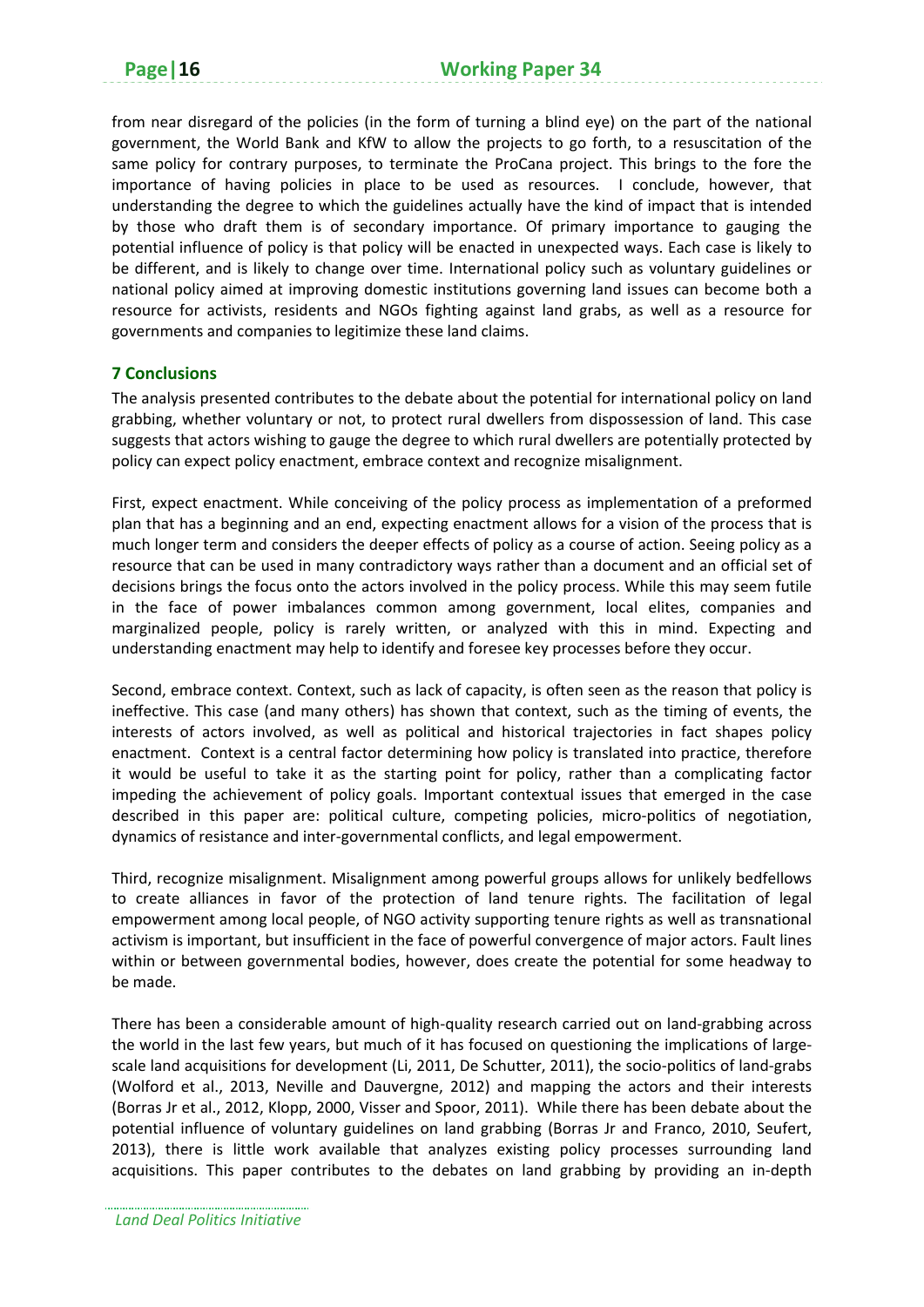analysis of a complex policy process of one large-scale land acquisition over three years. Drawing from insights from policy enactment literature, I conclude that any policy in support of the rights of rural dwellers is likely to be a resource for groups attempting to protect people from dispossession. However, policy can be interpreted and used in unexpected and contradictory ways. There is no way around this besides to expect it to happen: to embrace the importance of locally‐specific contexts and to search for the spaces and issues around which powerful actors might converge in support of rural dwellers' rights.

#### **References**

- 1. Abrahamsson, H. and Nilsson, A. (1995) *Mozambique: The Troubled Transition‐‐ From Socialist Construction to Free Market Capitalism,* Atlantic Highlands NJ: Zed Books.
- 2. African Union (2009) 'Framework and Guidelines on Land Policy in Africa. Land Policy in Africa: A Framework to strengthen land rights, enhance productivity and secure livelihoods'. Addis Ababa, AU.
- 3. Alden Wily, L. (2011) ''The Law is to Blame': The Vulnerable Status of Common Property Rights in Sub‐Saharan Africa', *Development and Change,* 42(3)**:** 733‐757.
- 4. Alden Wily, L. (2012) 'Looking back to see forward: The legal niceties of land theft in land rushes', *Journal of Peasant Studies,* 39(3‐4)**:** 751‐775.
- 5. Borras Jr, S. M., Fig, D. and Suárez, S. M. (2011) 'The politics of agrofuels and mega‐land and water deals: Insights from the ProCana case, Mozambique', *Review of African Political Economy,* 38(128)**:** 215‐234.
- 6. Borras Jr, S. M. and Franco, J. C. (2010) 'From threat to opportunity? Problems with the idea of a "code of conduct" for land grabbing', *Yale Human Rights & Development Law Journal,* 13**:** 507‐ 523.
- 7. Borras Jr, S. M. and Franco, J. C. (2012) 'Global land grabbing and trajectories of Agrarian change: A preliminary analysis', *Journal of Agrarian Change,* 12(1)**:** 34‐59.
- 8. Borras Jr, S. M., Franco, J. C., Gómez, S., Kay, C. and Spoor, M. (2012) 'Land grabbing in Latin America and the Caribbean', *Journal of Peasant Studies,* 39(3‐4)**:** 845‐872.
- 9. Braun, A., Ball, S. J., Maguire, M. and Hoskins, K. (2011) 'Taking context seriously: Towards explaining policy enactments in the secondary school', *Discourse,* 32(4)**:** 585‐596.
- 10. Centro da Terra Viva (2010) 'Carta aberta ao governo de Mocambique ', *http://www.ctv.org.mz/index.php?option=com\_content&view=article&id=1229%3Acarta‐ aberta‐ao‐governo‐mocambicano‐&catid=101%3Atodas‐noticias&Itemid=554&lang=en*.
- 11. Cernea, M. (1993) 'Social science research and the crafting of policy on population resettlement', *Knowledge, Technology & Policy,* 6(3)**:** 176‐200.
- 12. Coburn, C. E. (2001) 'Collective sensemaking about reading: How teachers mediate reading policy in their professional communities', *Educational Evaluation and Policy Analysis,* 23(2)**:** 145‐ 170.
- 13. Coburn, C. E. (2005) 'Shaping teacher sensemaking: School leaders and the enactment of reading policy', *Educational Policy,* 19(3)**:** 476‐509.
- 14. Contour Project Managers (2006) 'Management & Business Plan for the Cubo Community Nature Conservancy in Massingir district, Mozambique: Situational Analysis Report'. African Wildlife Foundation.
- 15. Cotula, L. and Vermeulen, S. (2011) 'Contexts and procedures for Farmland acquisitions in Africa: What outcomes for local people', *Development,* 54(1)**:** 40‐48.
- 16. De Schutter, O. (2011) 'How not to think of land‐grabbing: three critiques of large‐scale investments in farmland', *Journal of Peasant Studies,* 38(2)**:** 249‐279.

*Land Deal Politics Initiative*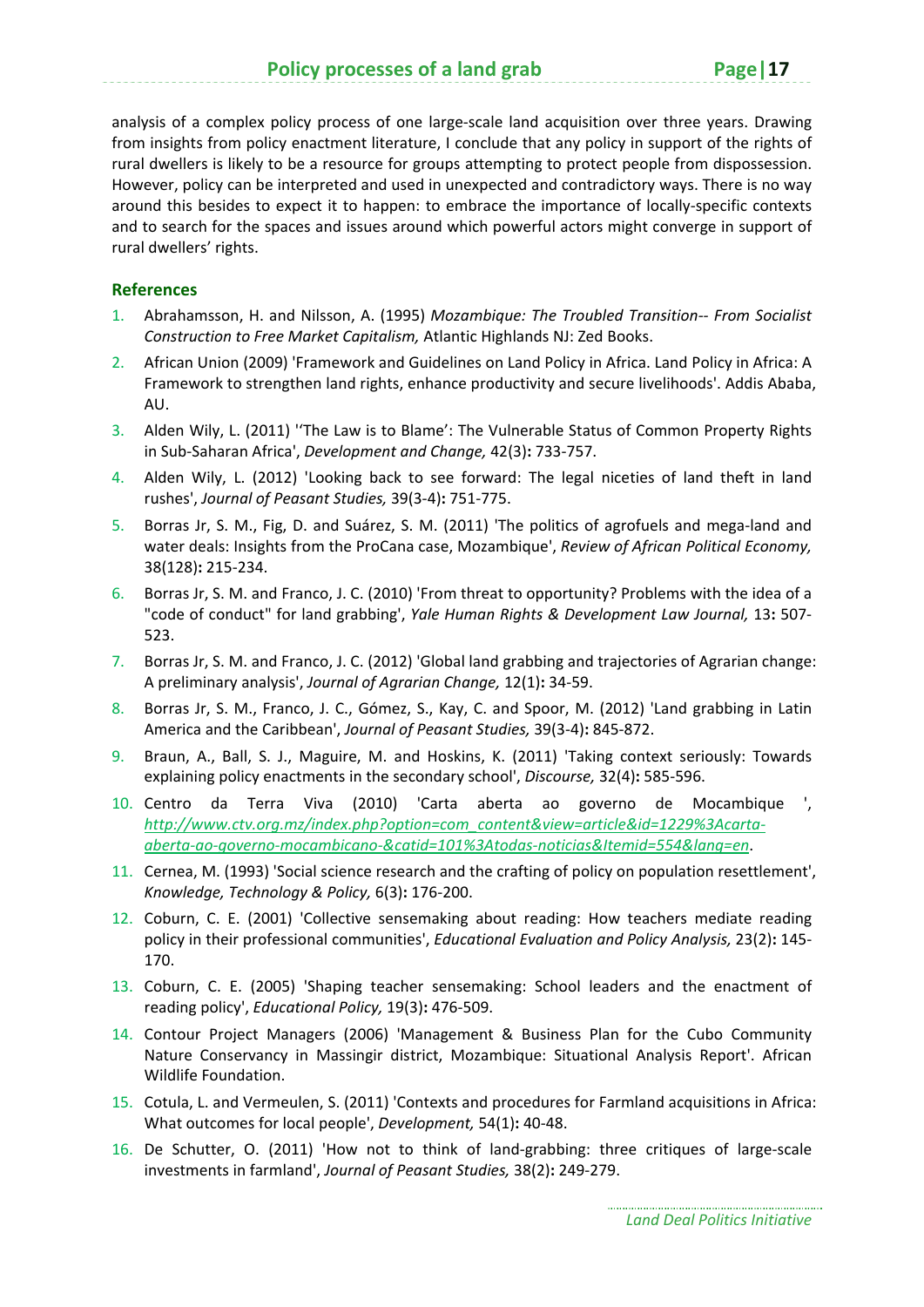- 17. Deininger, K. and Byerlee, D. (2011) 'The Rise of Large Farms in Land Abundant Countries. Do They Have A Future?', *Policy Research Working Paper*. The World Bank.
- 18. DeLeon, P. and DeLeon, L. (2002) 'What ever happened to policy implementation? An alternative approach', *Journal of Public Administration Research and Theory,* 12(4)**:** 467‐492.
- 19. Escrivão, R. J. A. (2007) 'Avaliação da Capacidade de Carga animal das Aldeias de Chinhangane e Banga, Distrito de Massingir'. Maputo, Mozambique, University of Eduardo Mondlane, Vetrerinary Faculty.
- 20. Esi‐Africa (2011) 'Procana bio‐fuel project to be re‐launched ', *[online] URL: http://www.esi‐ africa.com/node/13887*.
- 21. Fairbairn, M. (2013) 'Indirect Dispossession: Domestic Power Imbalances and Foreign Access to Land in Mozambique', *Development and Change,* 44(2)**:** 335‐356.
- 22. FAO, IFAD, UNCTAD and The World Bank Group (2010) 'Principles for responsible agricultural investment that respects rights, livelihoods and resources', *http://siteresources.worldbank.org/INTARD/214574‐ 1111138388661/22453321/Principles\_Extended.pdf*.
- 23. Food and Agriculture Organization of the United Nations (2012) 'Voluntary Guidelines on the Responsible Governance of Tenure of Land, Fisheries and Forests in the Context of National Food Security'. Rome, 11 May 2012, Committee on Food Security, FAO.
- 24. Hall, R. and Paradza, G. (2012) 'Foxes Guarding the Hen-house: The Fragmentation of 'The State' in Negotiations over Land Deals in Congo and Mozambique", paper presented at the International Academic Conference on Global Land Grabbing, Cornell University, Ithaca NY, USA.
- 25. Hofmann, J. (1995) 'Implicit theories in policy discourse: An inquiry into the interpretations of reality in German technology policy', *Policy Sciences,* 28(2)**:** 127‐148.
- 26. Keeley, J. and Scoones, I. (2003) *Understanding environmental policy processes: Cases from Africa,* London: Earthscan.
- 27. Klopp, J. M. (2000) 'Pilfering the public: The problem of land grabbing in contemporary Kenya', *Africa Today,* 47(1)**:** x‐26.
- 28. Li, T. M. (2011) 'Centering labor in the land grab debate', *Journal of Peasant Studies,* 38(2)**:** 281‐ 298.
- 29. Lunstrum, E. (2008) 'Mozambique, neoliberal land reform and the Limpopo National Park', *Geographical Review,* 98(3)**:** 339.
- 30. Massango, H. A. and Chaúque, T. M. (2005) 'Areas potencias de reassentamento para as comunidades de Shingwedzi; critérios de selecção '.
- 31. Milgroom, J. (2012) 'Elephants of democracy: and unfolding process of resettlement in the Limpopo national park', PhD dissertation, Wageningen University.
- 32. Milgroom, J., Leeuwis, C., Jiggins, J. and Andersson, J. (submitted) 'Elephants of democracy: Enacting participatory resettlement policy'.
- 33. Neville, K. J. and Dauvergne, P. (2012) 'Biofuels and the politics of mapmaking', *Political Geography,* 31(5)**:** 279‐289.
- 34. Nhantumbo, I. and Salomão, A. (2010) 'Biofuels, land access and rural livelihoods in Mozambique ', in Cotula, L. (ed). London, International Institute for Environment and Development.
- 35. Rosset, P. (2011) 'Food sovereignty and alternative paradigms to confront land grabbing and the food and climate crises', *Development,* 54(1)**:** 21‐30.
- 36. Rural Consult (2008) 'Estudo pedológico e de avaliação de capacidade de carga da região entre aldeias de chinhangane e banga, vale do rio dos elefantes'. Maputo, Ministry of Tourism.

*Land Deal Politics Initiative*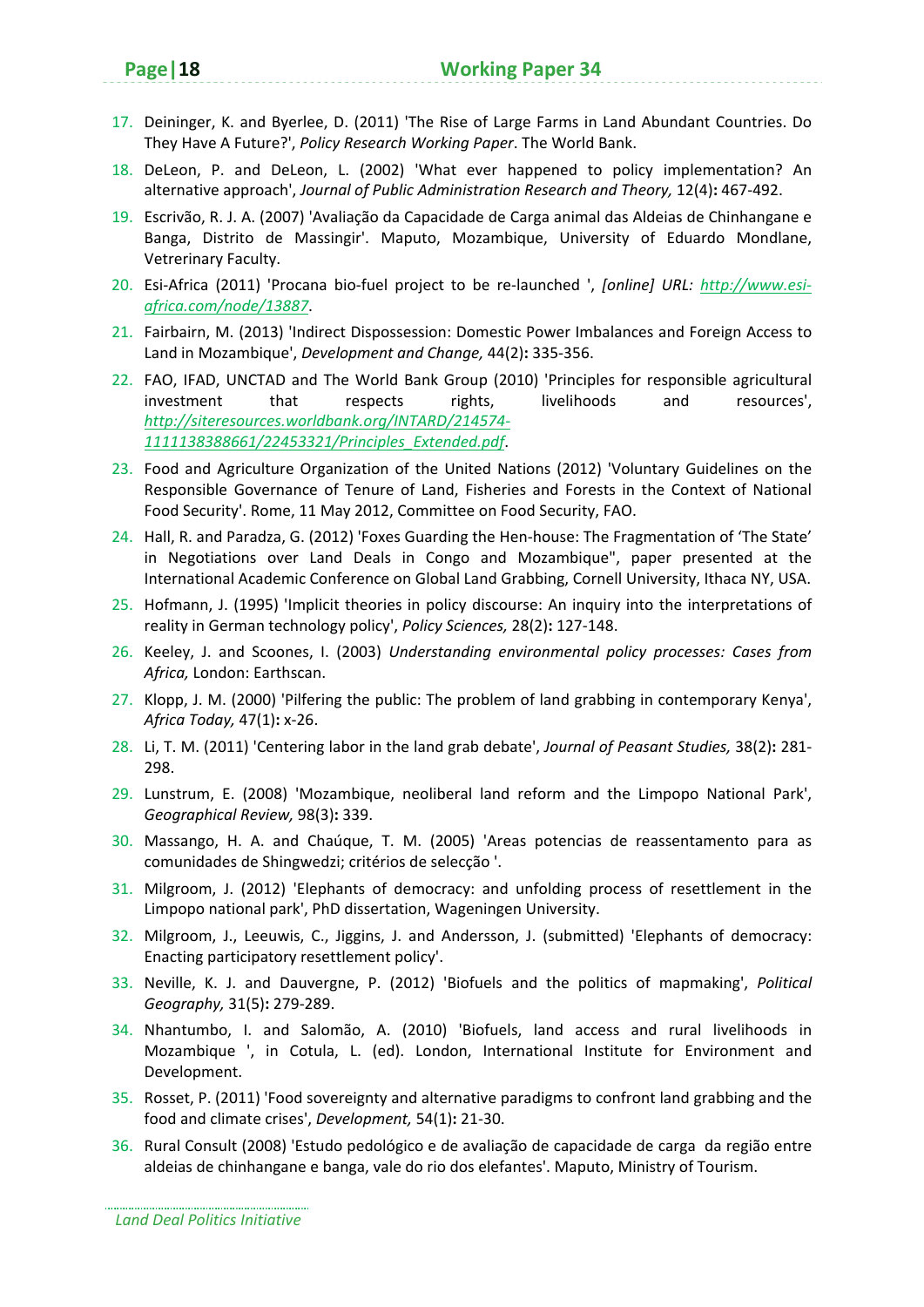- 37. Scudder, T. (2012) 'Resettlement Outcomes of Large Dams', *Impacts of Large Dams: A Global Assessment*, pp. 37‐67. Berlin Heidelberg, Springer.
- 38. Seufert, P. (2013) 'The FAO Voluntary Guidelines on the Responsible Governance of Tenure of Land, Fisheries and Forests', *Globalizations,* 10(1)**:** 181‐186.
- 39. Smalley, R. and Corbera, E. (2012) 'Large‐scale land deals from the inside out: findings from Kenya's Tana Delta', *Journal of Peasant Studies,* 39(3‐4)**:** 1039‐1075.
- 40. Spillane, J. P., Reiser, B. J. and Reimer, T. (2002) 'Policy implementation and cognition: Reframing and refocusing implementation research', *Review of Educational Research,* 72(3)**:** 387‐431.
- 41. Tanner, C. (2010) 'Land rights and enclosures: Implementing the Mozambican land law in practice', in Anseeuw, W. and Alden, C. (eds) *The struggle over land in Africa. Conflicts politics and change*. Capetown, South Africa, HSRC Press.
- 42. van Bommel, S., Turnhout, E., Vellema, S. and Zeiss, R. (2010) 'Travelling standards: enactment, friction and alignment in the case of the Forest Stewardship Council certification scheme', *unpublished paper*. Wageningen University.
- 43. Vermeulen, S. and Cotula, L. (2010) 'Over the heads of local people: consultation, consent, and recompense in large‐scale land deals for biofuels projects in Africa', *Journal of Peasant Studies,* 37(4)**:** 899‐916.
- 44. Visser, O. and Spoor, M. (2011) 'Land grabbing in post-Soviet Eurasia: The world's largest agricultural land reserves at stake', *Journal of Peasant Studies,* 38(2)**:** 299‐323.
- 45. von Braun, J. and Meinzen‐Dick, R. (2009) '"Land grabbing" by foreign investors in developing countries: Risks and opportunities', *IFPRI policy brief,* 13.
- 46. Wagenaar, H. (2011) *Meaning in Action: Interpretation and Dialogue in Policy Analysis* New York: M.E. Sharpe.
- 47. White, B., Borras Jr, S. M., Hall, R., Scoones, I. and Wolford, W. (2012) 'The new enclosures: critical perspectives on corporate land deals', *Journal of Peasant Studies,* 39(3‐4)**:** 619‐647.
- 48. Wisborg, P. (2013) 'Human Rights Against Land Grabbing? A Reflection on Norms, Policies, and Power', *Journal of Agricultural and Environmental Ethics***:** 1‐24.
- 49. Wolford, W., Borras, S. M., Hall, R., Scoones, I. and White, B. (2013) 'Governing Global Land Deals: The Role of the State in the Rush for Land', *Development and Change,* 44(2)**:** 189‐210.
- 50. Yanow, D. (1995) 'Practices of policy interpretation', *Policy Sciences,* 28(2)**:** 111‐126.
- 51. Yanow, D. (1996) *How Does A Policy Mean? Interpreting Policy and Organizational Actions,* Washington D.C.: Georgetown University Press.
- 52. Yanow, D. and Schwartz‐Shea, P. (eds) (2006) *Interpretation and Method: Empirical Research Methods and the Interpretive Turn,* New York: M.E. Sharpe.
- 53. Zoomers, A. (2010) 'Globalisation and the foreignisation of space: Seven processes driving the current global land grab', *Journal of Peasant Studies,* 37(2)**:** 429‐447.